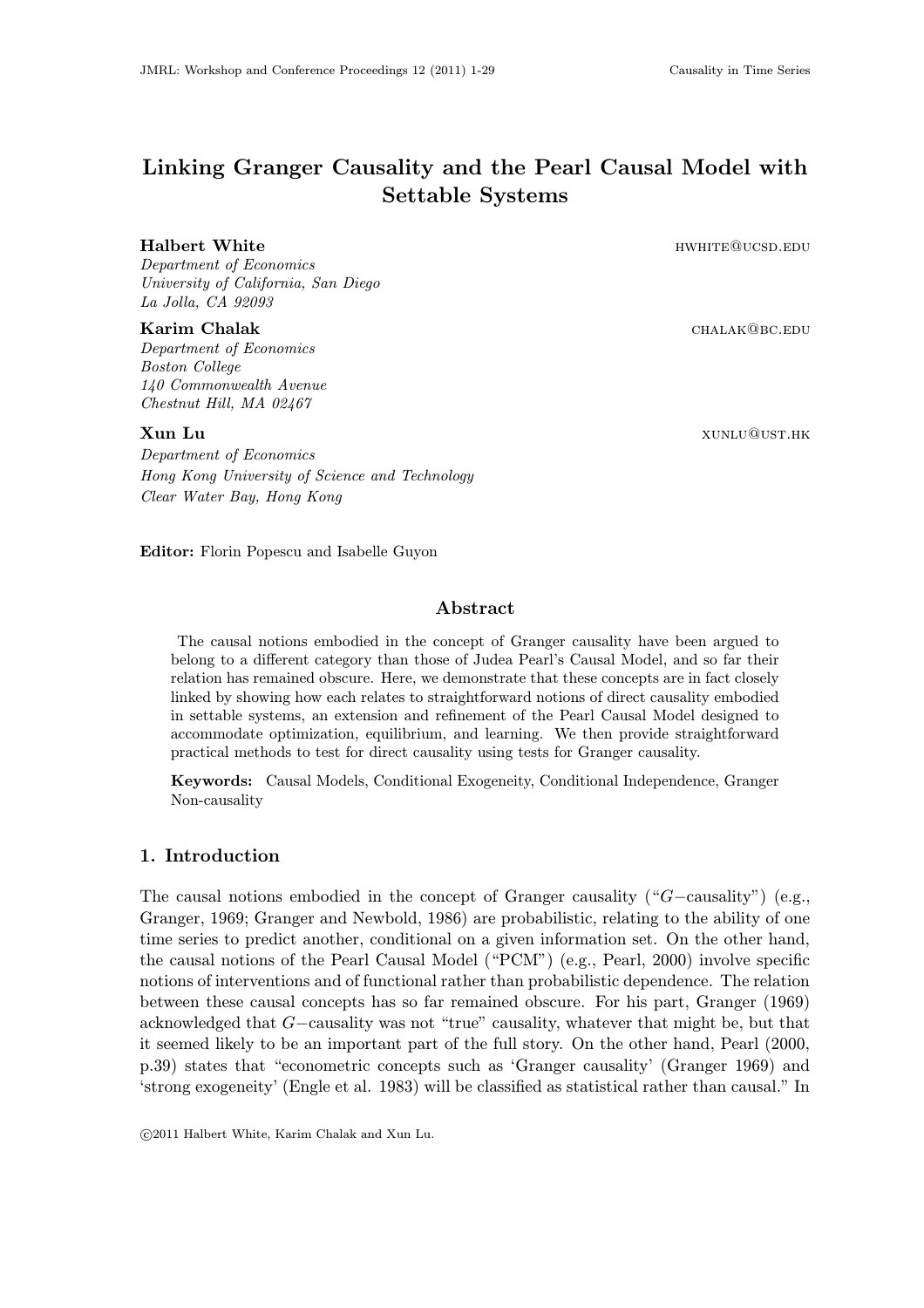practice, especially in economics, numerous studies have used G−causality either explicitly or implicitly to draw structural or policy conclusions, but without any firm foundation.

Recently, White and Lu (2010a, "WL") have provided conditions under which G−causality is equivalent to a form of direct causality arising naturally in dynamic structural systems, defined in the context of settable systems. The settable systems framework, introduced by White and Chalak (2009, "WC"), extends and refines the PCM to accommodate optimization, equilibrium, and learning. In this paper, we explore the relations between direct structural causality in the settable systems framework and notions of direct causality in the PCM for both recursive and non-recursive systems. The close correspondence between these concepts in the recursive systems relevant to G−causality then enables us to show that there is in fact a close linkage between G−causality and PCM notions of direct causality. This enables us to provide straightforward practical methods to test for direct causality using tests for Granger causality.

In a related paper, Eichler and Didelez (2009) also study the relation between G−causality and interventional notions of causality. They give conditions under which Granger non-causality implies that an intervention has no effect. In particular, Eichler and Didelez (2009) use graphical representations as in Eichler (2007) of given G−causality relations satisfying the "global Granger causal Markov property" to provide graphical conditions for the identification of effects of interventions in "stable" systems. Here, we pursue a different route for studying the interrelations between G−causality and interventional notions of causality. Specifically, we see that G−causality and certain settable systems notions of direct causality based on functional dependence are equivalent under a conditional form of exogeneity. Our conditions are alternative to "stability" and the "global Granger causal Markov property," although particular aspects of our conditions have a similar flavor.

As a referee notes, the present work also provides a rigorous complement, in discrete time, to work by other authors in this volume (for example Roebroeck, Seth, and Valdés-Sosa, 2011) on combining structural and dynamic concepts of causality.

The plan of the paper is as follows. In Section 2, we briefly review the PCM. In Section 3, we motivate settable systems by discussing certain limitations of the PCM using a series of examples involving optimization, equilibrium, and learning. We then specify a formal version of settable systems that readily accommodates the challenges to causal discourse presented by the examples of Section 3. In Section 4, we define direct structural causality for settable systems and relate this to corresponding notions in the PCM. The close correspondence between these concepts in recursive systems establishes the first step in linking G−causality and the PCM. In Section 5, we discuss how the results of WL complete the chain by linking direct structural causality and G−causality. This also involves a conditional form of exogeneity. Section 6 constructs convenient practical tests for structural causality based on proposals of WL, using tests for G−causality and conditional exogeneity. Section 7 contains a summary and concluding remarks.

# 2. Pearl's Causal Model

Pearl's definition of a causal model (Pearl, 2000, def. 7.1.1, p. 203) provides a formal statement of elements supporting causal reasoning. The PCM is a triple  $M := (u, v, f)$ , where  $u := \{u_1, ..., u_m\}$  contains "background" variables determined outside the model,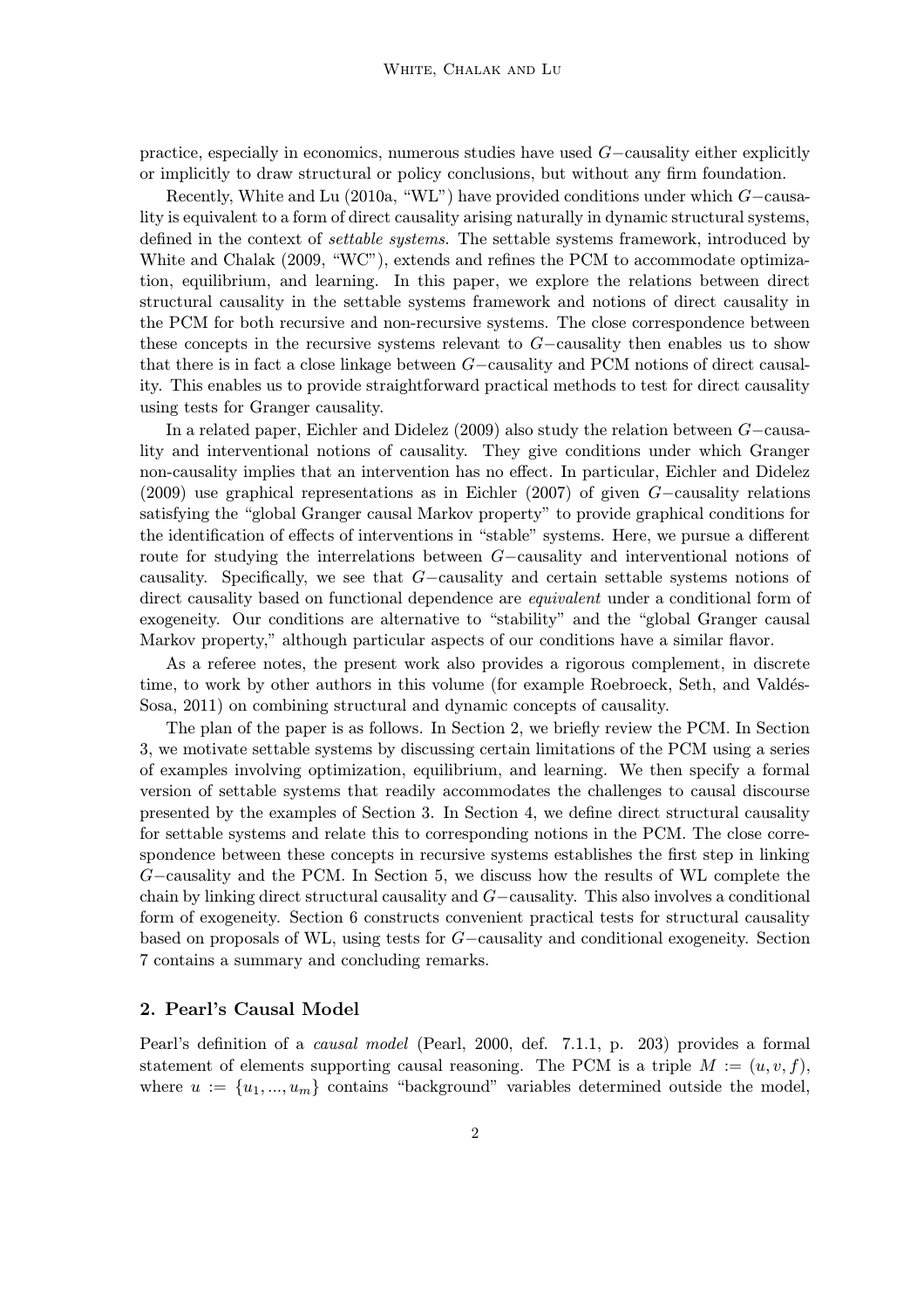$v := \{v_1, ..., v_n\}$  contains "endogenous" variables determined within the model, and  $f :=$  ${f_1, ..., f_n}$  contains "structural" functions specifying how each endogenous variable is determined by the other variables of the model, so that  $v_i = f_i(v_{(i)}, u)$ ,  $i = 1, ..., n$ . Here,  $v_{(i)}$ is the vector containing every element of v but  $v_i$ . The integers m and n are finite. The elements of u and v are system "units."

Finally, the PCM requires that for each  $u, f$  yields a unique fixed point. Thus, there must be a unique collection  $g := \{g_1, ..., g_n\}$  such that for each u,

$$
v_i = g_i(u) = f_i(g_{(i)}(u), u), \quad i = 1, ..., n.
$$
\n(1)

The unique fixed point requirement is crucial to the PCM, as this is necessary for defining the potential response function (Pearl, 2000, def. 7.1.4). This provides the foundation for discourse about causal relations between endogenous variables; without the potential response function, causal discourse is not possible in the PCM. A variant of the PCM (Halpern, 2000) does not require a fixed point, but if any exist, there may be multiple collections of functions g yielding a fixed point. We call this a Generalized Pearl Causal Model (GPCM). As GPCMs also do not possess an analog of the potential response function in the absence of a unique fixed point, causal discourse in the GPCM is similarly restricted.

In presenting the PCM, we have adapted Pearl's notation somewhat to facilitate subsequent discussion, but all essential elements are present and complete.

Pearl (2000) gives numerous examples for which the PCM is ideally suited for supporting causal discourse. As a simple game-theoretic example, consider a market in which there are exactly two firms producing similar but not identical products (e.g., Coke and Pepsi in the cola soft-drink market). Price determination in this market is a two-player game known as "Bertrand duopoly."

In deciding its price, each firm maximizes its profit, taking into account the prevailing cost and demand conditions it faces, as well as the price of its rival. A simple system representing price determination in this market is

$$
p_1 = a_1 + b_1 p_2
$$
  

$$
p_2 = a_2 + b_2 p_1.
$$

Here,  $p_1$  and  $p_2$  represent the prices chosen by firms 1 and 2 respectively, and  $a_1$ ,  $b_1$ ,  $a_2$ , and  $b_2$  embody the prevailing cost and demand conditions.

We see that this maps directly to the PCM with  $n = 2$ , endogenous variables  $v = (p_1, p_2)$ , background variables  $u = (a_1, b_1, a_2, b_2)$ , and structural functions

$$
f_1(v_2, u) = a_1 + b_1 p_2
$$
  

$$
f_2(v_1, u) = a_2 + b_2 p_1.
$$

These functions are the Bertrand "best response" or "reaction" functions.

Further, provided  $b_1b_2 \neq 1$ , this system has a unique fixed point,

$$
p_1 = g_1(u) = (a_1 + b_1 a_2)/(1 - b_1 b_2)
$$
  
\n
$$
p_2 = g_2(u) = (a_2 + b_2 a_1)/(1 - b_1 b_2).
$$

This fixed point represents the Nash equilibrium for this two-player game.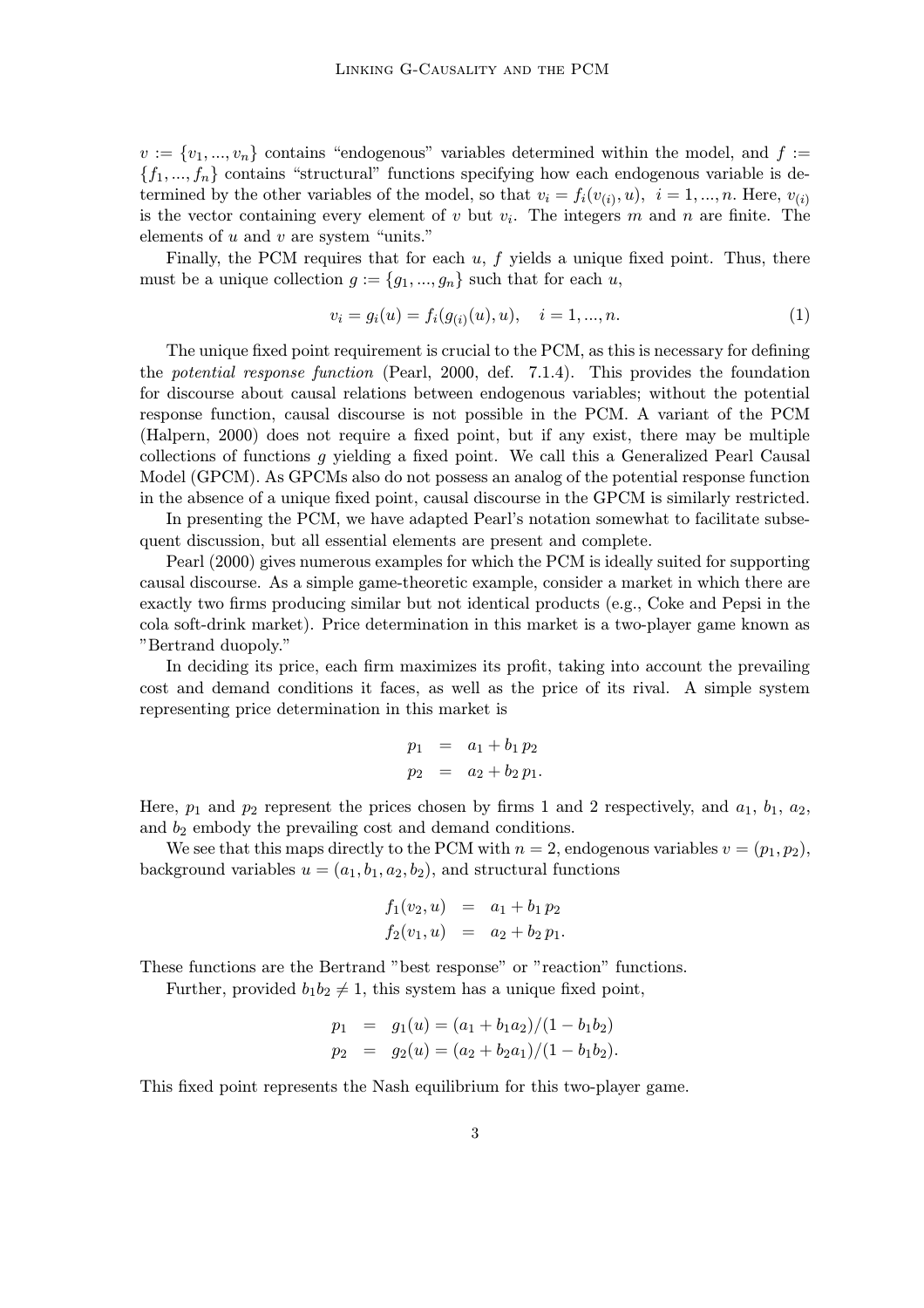Clearly, the PCM applies perfectly, supporting causal discourse for this Bertrand duopoly game. Specifically, we see that  $p_1$  causes  $p_2$  and vice-versa, and that the effect of  $p_2$  on  $p_1$ is  $b_1$ , whereas that of  $p_1$  on  $p_2$  is  $b_2$ .

In fact, the PCM applies directly to a wide variety of games, provided that the game has a unique equilibrium. But there are many important cases where there may be no equilibrium or multiple equilibria. This limits the applicability of the PCM. We explore examples of this below, as well as other features of the PCM that limit its applicability.

#### 3. Settable Systems

#### 3.1 Why Settable Systems?

WC motivate the development of the settable system (SS) framework as an extension of the PCM that accommodates optimization, equilibrium, and learning, which are central features of the explanatory structures of interest in economics. But these features are of interest more broadly, especially in machine learning, as optimization corresponds to any intelligent or rational behavior, whether artificial or natural; equilibrium (e.g., Nash equilibrium) or transitions toward equilibrium characterize stable interactions between multiple interacting systems; and learning corresponds to adaptation and evolution within and between interacting systems. Given the prevalence of these features in natural and artificial systems, it is clearly desirable to provide means for explicit and rigorous causal discourse relating to systems with these features.

To see why an extension of the PCM is needed to handle optimization, equilibrium, and learning, we consider a series of examples that highlight certain limiting features of the PCM:  $(i)$  in the absence of a unique fixed point, causal discourse is undefined;  $(ii)$ background variables play no causal role; *(iii)* the role of attributes is restricted; and *(iv)* only a finite rather than a countable number of units is permitted. WC discuss further relevant aspects of the PCM, but these suffice for present purposes.

Example 3.1 (Equilibria in Game Theory) Our first example concerns general two-player games, extending the discussion that we began above in considering Bertrand duopoly.

Let two players  $i = 1, 2$  have strategy sets  $S_i$  and utility functions  $u_i$ , such that  $\pi_i =$  $u_i(z_1, z_2)$  gives player i's payoff when player 1 plays  $z_1 \in S_1$  and player 2 plays  $z_2 \in S_2$ . Each player solves the optimization problem

$$
\max_{z_i \in S_i} u_i(z_1, z_2).
$$

The solution to this problem, when it exists, is player i's best response, denoted

$$
y_i = r_i^e(z_{(i)}; \mathbf{a}),
$$

where  $r_i^e$  is player *i*'s *best response function* (the superscript " $e$ " stands for "elementary," conforming to notation formally introduced below);  $z_{(i)}$  denotes the strategy played by the player other than i; and  $\mathbf{a} := (S_1, u_1, S_2, u_2)$  denotes given attributes defining the game. For simplicity here, we focus on "pure strategy" games; see Gibbons (1992) for an accessible introduction to game theory.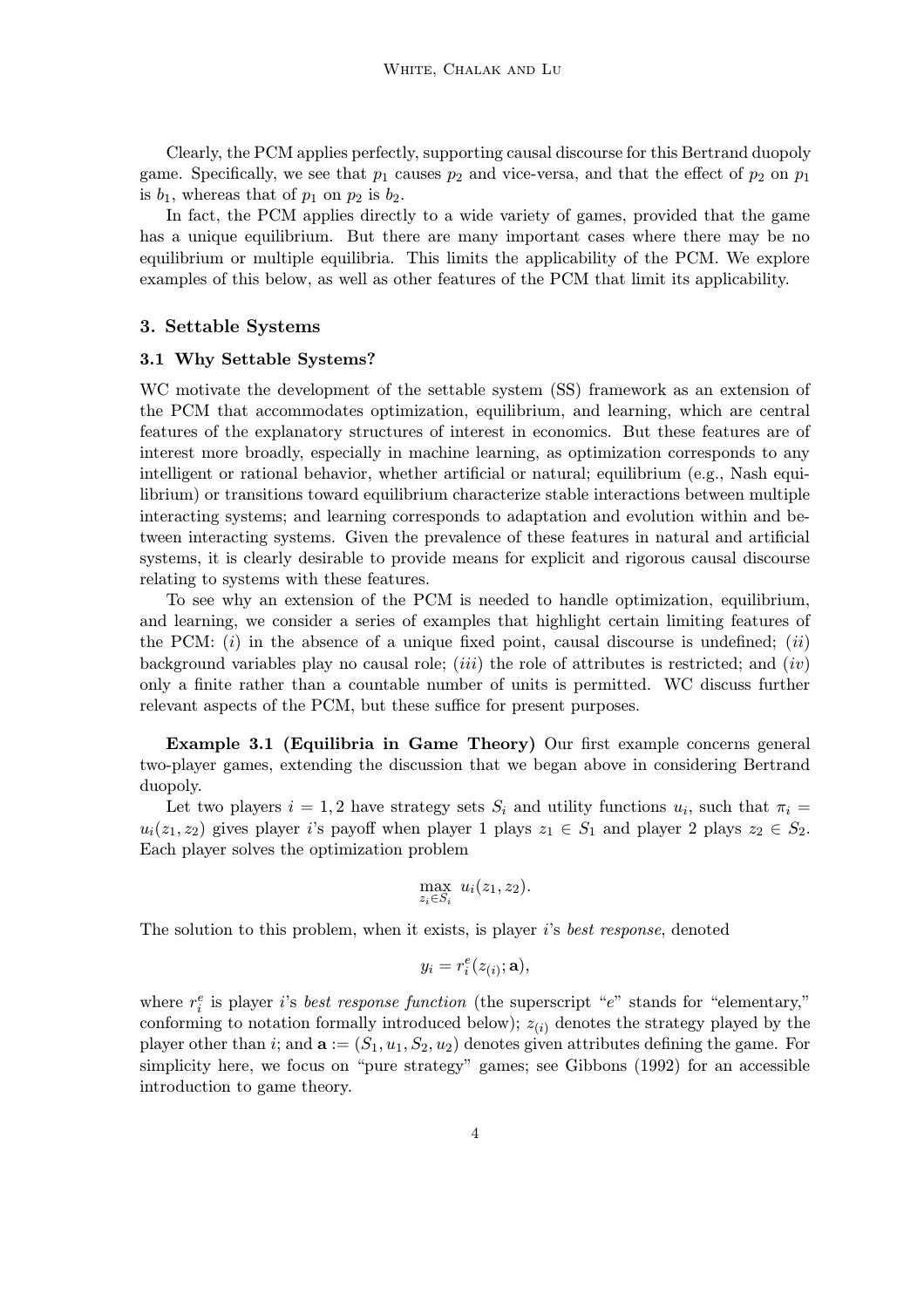Different configurations for a correspond to different games. For example, one of the most widely known games is prisoner's dilemma, where two suspects in a crime are separated and offered a deal: if one confesses and the other does not, the confessor is released and the other goes to jail. If both confess, both receive a mild punishment. If neither confesses, both are released. The strategies are whether to confess or not. Each player's utility is determined by both players' strategies and the punishment structure.

Another well known game is *hide and seek*. Here, player 1 wins by matching player 2's strategy and player 2 wins by mismatching player 1's strategy. A familiar example is a penalty kick in soccer: the goalie wins by matching the direction (right or left) of the kicker's kick; the kicker wins by mismatching the direction of the goalie's lunge. The same structure applies to baseball (hitter vs. pitcher) or troop deployment in battle (aggressor vs. defender).

A third famous game is battle of the sexes. In this game, Ralph and Alice are trying to decide how to spend their weekly night out. Alice prefers the opera, and Ralph prefers boxing; but both would rather be together than apart.

Now consider whether the PCM permits causal discourse in these games, e.g., about the effect of one player's action on that of the other. We begin by mapping the elements of the game to the elements of the PCM. First, we see that a corresponds to PCM background variables u, as these are specified outside the system. The variables determined within the system, i.e., the PCM endogenous variables are  $z := (z_1, z_2)$  corresponding to v, provided that (for now) we drop the distinction between  $y_i$  and  $z_i$ . Finally, we see that the best response functions  $r_i^e$  correspond to the PCM structural functions  $f_i$ .

To determine whether the PCM permits causal discourse in these games, we can check whether there is a unique fixed point for the best responses. In prisoner's dilemma, there is indeed a unique fixed point (both confess), provided the punishments are suitably chosen. The PCM therefore applies to this game to support causal discourse. But there is no fixed point for hide and seek, so the PCM cannot support causal discourse there. On the other hand, there are two fixed points for battle of the sexes: both Ralph and Alice choose opera or both choose boxing. The PCM does not support causal discourse there either. Nor does the GPCM apply to the latter games, because even though it does not require a unique fixed point, the potential response functions required for causal discourse are not defined.

The importance of game theory generally in describing the outcomes of interactions of goal-seeking agents and the fact that the unique fixed point requirement prohibits the PCM from supporting causal discourse in important cases strongly motivates formulating a causal framework that drops this requirement. As we discuss below, the SS framework does not require a unique fixed point, and it applies readily to games generally. Moreover, recognizing and enforcing the distinction between  $y_i$  (i's best response strategy) and  $z_i$  (an arbitrary setting of i's strategy) turns out to be an important component to eliminating this requirement.

Another noteworthy aspect of this example is that **a** is a *fixed* list of elements that define the game. Although elements of a may differ across players, they do not vary for a given player. This distinction should be kept in mind when referring to the elements of a as background "variables."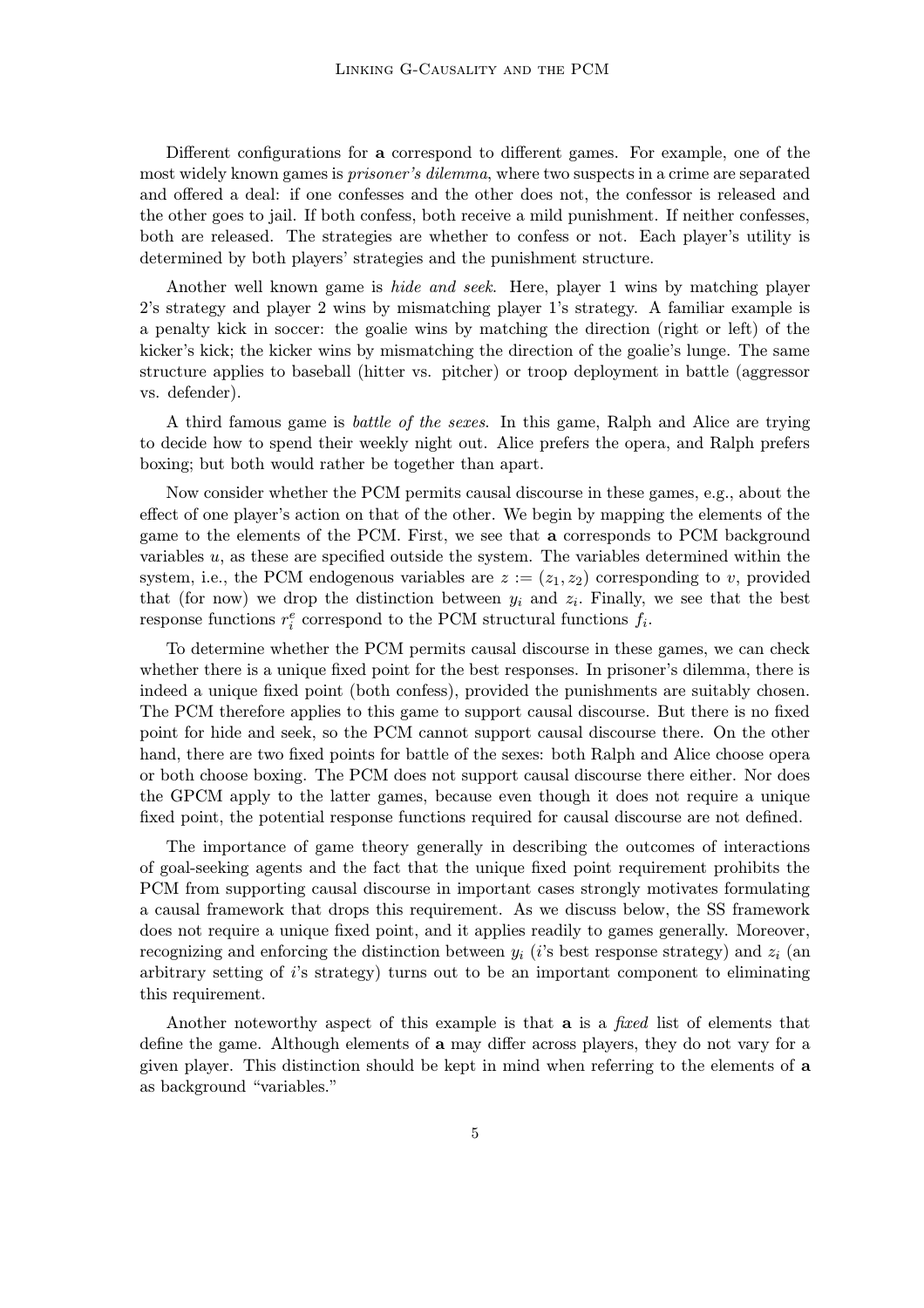Example 3.2 (Optimization in Consumer Demand) The neoclassical theory of consumer demand posits that consumers determine their optimal goods consumption by maximizing utility subject to a budget constraint (see, e.g., Varian, 2009). Suppose for simplicity that there are just two goods, say beer and pizza. Then a typical consumer solves the problem

$$
\max_{z_1, z_2} \, \mathcal{U}(z_1, z_2) \quad s.t. \quad m = z_1 + pz_2,
$$

where  $z_1$  and  $z_2$  represent quantities consumed of goods 1 (beer) and 2 (pizza) respectively and  $\mathcal U$  is the utility function that embodies the consumer's preferences for the two goods. For simplicity, let the price of a beer be \$1, and let  $p$  represent the price of pizza; m represents funds available for expenditure, "income" for short<sup>1</sup>. The budget constraint  $m = z_1 + pz_2$ ensures that total expenditure on beer and pizza does not exceed income (no borrowing) and also that total expenditure on beer and pizza is not less than  $m$ . (As long as utility is increasing in consumption of the goods, it is never optimal to expend less than the funds available.)

Solving the consumer's demand problem leads to the optimal consumer demands for beer and pizza,  $y_1$  and  $y_2$ . It is easy to show that these can be represented as

$$
y_1 = r_1^a(p, m; \mathbf{a})
$$
 and  $y_2 = r_2^a(p, m; \mathbf{a}),$ 

where  $r_1^a$  and  $r_2^a$  are known as the consumer's *market demand functions* for beer and pizza. The "a" superscript stands for "agent," corresponding to notation formally introduced below. The attributes **a** include the consumer's utility function  $\mathcal{U}$  (preferences) and the admissible values for  $z_1$ ,  $z_2$ ,  $p$ , and  $m$ , e.g.,  $\mathbb{R}^+ := [0, \infty)$ .

Now consider how this problem maps to the PCM. First, we see that a and  $(p, m)$ correspond to the background variables  $u$ , as these are not determined within the system. Next, we see that  $y := (y_1, y_2)$  corresponds to PCM endogenous variables v. Finally, we see that the consumer demand functions  $r_i^a$  correspond to the PCM structural functions  $f_i$ . Also, because the demand for beer,  $y_1$ , does not enter the demand function for pizza,  $r_2^a$ , and vice versa, there is a unique fixed point for this system of equations. Thus, the PCM supports causal discourse in this system.

Nevertheless, this system is one where, in the PCM, the causal discourse natural to economists is unavailable. Specifically, economists find it natural to refer to "price effects" and "income effects" on demand, implicitly or explicitly viewing price  $p$  and income  $m$  as causal drivers of demand. For example, the pizza demand price effect is  $(\partial/\partial p)r_2^a(p,m;{\bf a})$ . This represents how much optimal pizza consumption (demand) will change as a result of a small (marginal) increase in the price of pizza. Similarly, the pizza demand income effect is  $(\partial/\partial m)r_2^a(p,m; \mathbf{a})$ , representing how much optimal pizza consumption will change as a result of a small increase in income. But in the PCM, causal discourse is reserved only for endogenous variables  $y_1$  and  $y_2$ . The fact that background variables p and m do not have causal status prohibits speaking about their effects.

Observe that the "endogenous" status of y and "exogenous" status of p and m is determined in SS by utility maximization, the "governing principle" here. In contrast, there

<sup>1.</sup> Since a beer costs a dollar, it is the "numeraire," implying that income is measured in units of beer. This is a convenient convention ensuring that we only need to keep track of the price ratio between pizza and beer, p, rather than their two separate prices.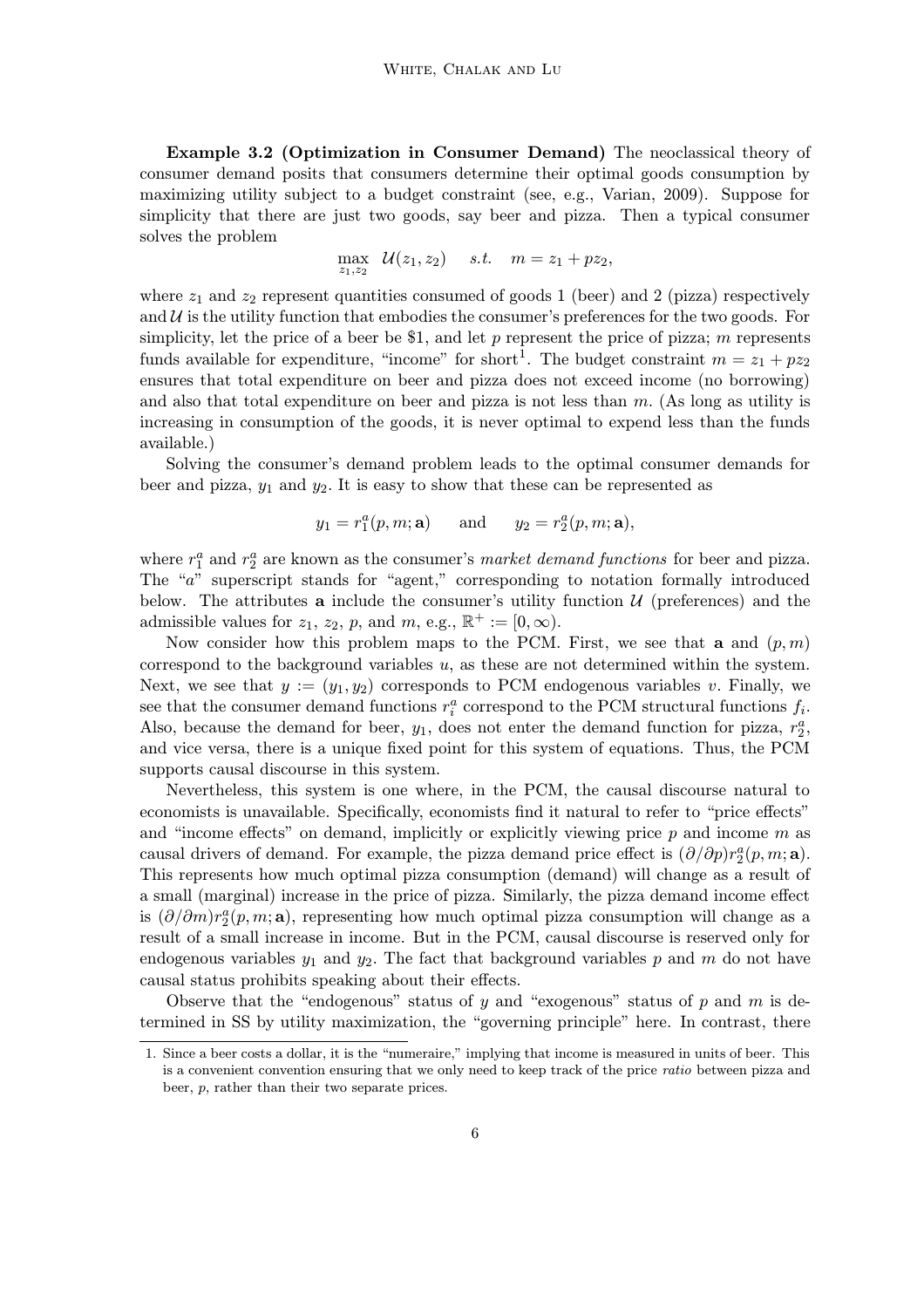is no formal mechanism in the PCM that permits making these distinctions. Although causal discourse in the PCM can be rescued for such systems by "endogenizing"  $p$  and  $m$ , that is, by positing additional structure that explains the genesis of  $p$  and  $m$  in terms of further background variables, this is unduly cumbersome. It is much more natural simply to permit  $p$  and  $m$  to have causal status from the outset, so that price and income effects are immediately meaningful, without having to specify their determining processes. The SS framework embodies this direct approach. Those familiar with theories of price and income determination will appreciate the considerable complications avoided in this way. The same simplifications occur with respect to the primitive variables appearing in any responses determined by optimizing behavior.

Also noteworthy here is the important distinction between a, which represents fixed attributes of the system, and  $p$  and  $m$ , which are true variables that can each take a range of different possible values. As WC (p.1774) note, restricting the role of attributes by "lumping together" attributes and structurally exogenous variables as background objects without causal status creates difficulties for causal discourse in the PCM:

[this] misses the opportunity to make an important distinction between invariant aspects of the system units on the one hand and counterfactual variation admissible for the system unit values on the other. Among other things, assigning attributes to  $u$  interferes with assigning natural causal roles to structurally exogenous variables.

By distinguishing between attributes and structurally exogenous variables, settable systems permit causal status for variables determined outside a given system, such as when price and income drive consumer demand.

Example 3.3 (Learning in Structural Vector Autoregressions) Structural vector autoregressions (VARs) are widely used to analyze time-series data. For example, consider the structural VAR

$$
y_{1,t} = a_{11}y_{1,t-1} + a_{12}y_{2,t-1} + u_{1,t}
$$
  
\n
$$
y_{2,t} = a_{21}y_{1,t-1} + a_{22}y_{2,t-1} + u_{2,t}, \t t = 1, 2, ...,
$$

where  $y_{1,0}$  and  $y_{2,0}$  are given scalars,  $\mathbf{a} := (a_{11}, a_{12}, a_{21}, a_{22})'$  is a given real "coefficient" vector, and  $\{u_t := (u_{1,t}, u_{2,t}) : t = 1, 2, \ldots\}$  is a given sequence. This system describes the evolution of  $\{y_t := (y_{1,t}, y_{2,t}) : t = 1, 2, ...\}$  through time.

Now consider how this maps to the PCM. We see that  $y_0 := (y_{1,0}, y_{2,0}), \{u_t\}$ , and a correspond to the PCM background variables  $u$ , as these are not determined within the system. Further, we see that the sequence  $\{y_t\}$  corresponds to the endogenous variables v, and that the PCM structural functions  $f_i$  correspond to

$$
r_{1,t}(y^{t-1}, u^t; \mathbf{a}) = a_{11}y_{1,t-1} + a_{12}y_{2,t-1} + u_{1,t}
$$
  
\n
$$
r_{2,t}(y^{t-1}, u^t; \mathbf{a}) = a_{21}y_{1,t-1} + a_{22}y_{2,t-1} + u_{2,t}, \quad t = 1, 2, ...,
$$

where  $y^{t-1} := (y_0, ..., y_{t-1})$  and  $u^t := (u_1, ..., u_t)$  represent finite "histories" of the indicated variables. We also see that this system is recursive, and therefore has a unique fixed point.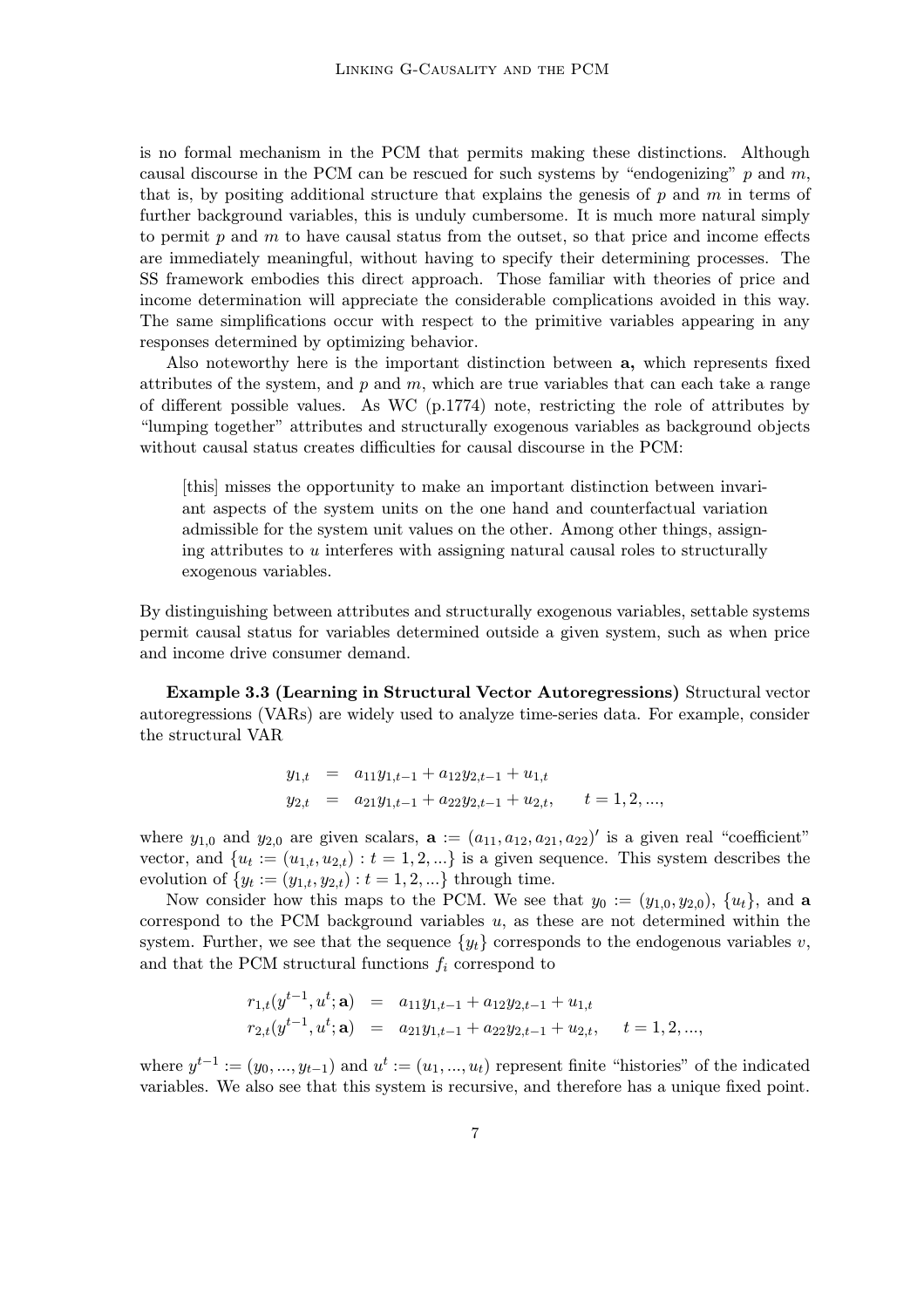The challenge to the PCM here is that it permits only a finite rather than a countable number of units: both the number of background variables  $(m)$  and endogenous variables  $(n)$  must be finite in the PCM, whereas the structural VAR requires a countable infinity of background and endogenous variables. In contrast, settable systems permit (but do not require) a countable infinity of units, readily accommodating structural VARs.

In line with our previous discussion, settable systems distinguish between system attributes **a** (a fixed vector) and structurally exogenous causal variables  $y_0$  and  $\{u_t\}$ . The difference in the roles of  $y_0$  and  $\{u_t\}$  on the one hand and **a** on the other are particularly clear in this example. In the PCM, these are lumped together as background variables devoid of causal status. Since a is fixed, its lack of causal status is appropriate; indeed, a represents effects here<sup>2</sup>, not causes. But the lack of causal status is problematic for the variables  $y_0$  and  $\{u_t\}$ ; for example, this prohibits discussing the effects of structural "shocks"  $u_t$ .

Observe that the structural VAR represents  $u_{1,t}$  as a causal driver of  $y_{1,t}$ , as is standard. Nevertheless, settable systems do not admit "instantaneous" causation, so even though  $u_{1,t}$ has the same time index as  $y_{1,t}$ , i.e. t, we adopt the convention that  $u_{1,t}$  is realized prior to  $y_{1,t}$ . That is, there must be some positive time interval  $\delta > 0$ , no matter how small, separating these realizations. For example,  $\delta$  can represent the amount of time it takes to compute  $y_{1,t}$  once all its determinants are in place. Strictly speaking, then, we could write  $u_{1,t-\delta}$  in place of  $u_{1,t}$ , but for notational convenience, we leave this implicit. We refer to this as "contemporaneous" causation to distinguish it from instantaneous causation.

A common focus of interest when applying structural VARs is to learn the coefficient vector **a**. In applications, it is typically assumed that the realizations  $\{y_t\}$  are observed, whereas  $\{u_t\}$  is unobserved. The least squares estimator for a sample of size T, say  $\hat{\mathbf{a}}_T$ , is commonly used to learn (estimate) a in such cases. This estimator is a straightforward function of  $y^T$ , say  $\hat{\mathbf{a}}_T = r_{\mathbf{a},T}(y^T)$ . If  $\{u_t\}$  is generated as a realization of a sequence of mean zero finite variance independent identically distributed (IID) random variables, then  $\hat{\mathbf{a}}_T$  generally converges to **a** with probability one as  $T \to \infty$ , implying that **a** can be fully learned in the limit. Viewing  $\hat{\mathbf{a}}_T$  as causally determined by  $y^T$ , we see that we require a countable number of units to treat this learning problem.

As these examples demonstrate, the PCM exhibits a number of features that limit its applicability to systems involving optimization, equilibrium, and learning. These limitations motivate a variety of features of settable systems, extending the PCM in ways that permit straightforward treatment of such systems. We now turn to a more complete description of the SS framework.

#### 3.2 Formal Settable Systems

We now provide a formal description of settable systems that readily accommodates causal discourse in the foregoing examples and that also suffices to establish the desired linkage between Granger causality and causal notions in the PCM. The material that follows is adapted from Chalak and White (2010). For additional details, see WC.

<sup>2.</sup> For example,  $(\partial/\partial y_{1,t-1})r_{1,t}(y^{t-1}, e^t; a) = a_{11}$  can be interpreted as the marginal effect of  $y_{1,t-1}$  on  $y_{1,t}$ .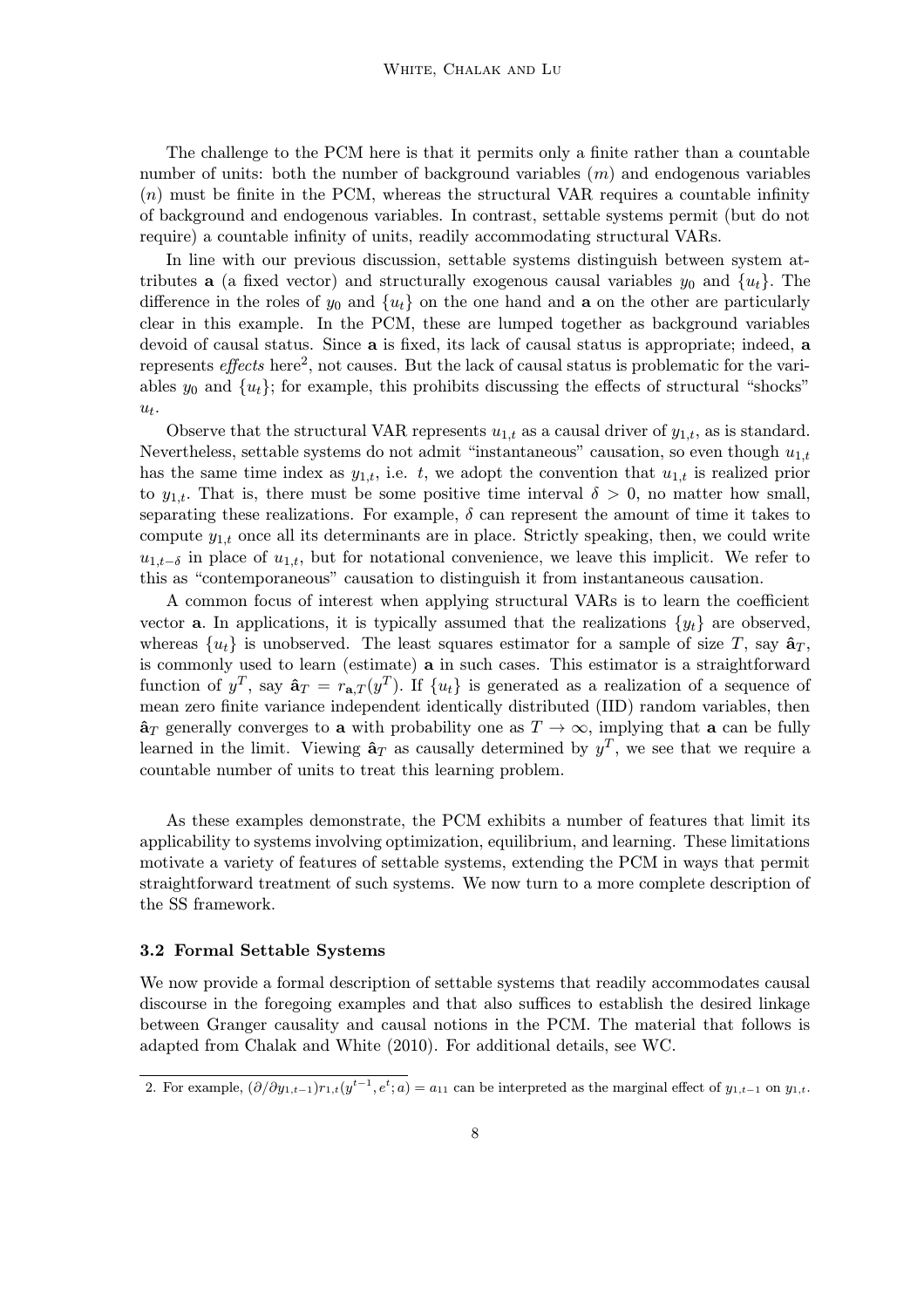A stochastic settable system is a mathematical framework in which a countable number of units i,  $i = 1, ..., n$ , interact under uncertainty. Here,  $n \in \mathbb{N}^+ := \mathbb{N}^+ \cup \{\infty\}$ , where  $\mathbb{N}^+$  denotes the positive integers. When  $n = \infty$ , we interpret  $i = 1, ..., n$  as  $i = 1, 2, ...$ Units have *attributes*  $a_i \in A$ ; these are fixed for each unit, but may vary across units. Each unit also has associated random variables, defined on a measurable space  $(\Omega, \mathcal{F})$ . It is convenient to define a *principal space*  $\Omega_0$  and let  $\Omega := \times_{i=0}^n \Omega_i$ , with each  $\Omega_i$  a copy of  $\Omega_0$ . Often,  $\Omega_0 = \mathbb{R}$  is convenient. A probability measure  $P_a$  on  $(\Omega, \mathcal{F})$  assigns probabilities to events involving random variables. As the notation suggests,  $P_a$  can depend on the attribute vector  $\mathbf{a} := (a_1, ..., a_n) \in \mathbf{A} := \times_{i=1}^n A$ .

The random variables associated with unit i define a *settable variable*  $\mathcal{X}_i$  for that unit. A settable variable  $\mathcal{X}_i$  has a dual aspect. It can be set to a random variable denoted by  $Z_i$ (the setting), where  $Z_i : \Omega_i \to \mathbb{S}_i$ . S<sub>i</sub> denotes the *admissible setting values* for  $Z_i$ , a multielement subset of R. Alternatively, the settable variable can be free to respond to settings of other settable variables. In the latter case, it is denoted by the response  $Y_i : \Omega \to \mathbb{S}_i$ . The response  $Y_i$  of a settable variable  $X_i$  to the settings of other settable variables is determined by a response function,  $r_i$ . For example,  $r_i$  can be determined by optimization, determining the response for unit  $i$  that is best in some sense, given the settings of other settable variables. The dual role of a settable variable  $\mathcal{X}_i : \{0,1\} \times \Omega \to \mathbb{S}_i$ , distinguishing responses  $\mathcal{X}_i(0,\omega) := Y_i(\omega)$  and settings  $\mathcal{X}_i(1,\omega) := Z_i(\omega_i), \omega \in \Omega$ , permits formalizing the directional nature of causal relations, whereby settings of some variables (causes) determine responses of others.

The principal unit  $i = 0$  also plays a key role. We let the principal setting  $Z_0$  and principal response Y<sub>0</sub> of the principal settable variable  $\mathcal{X}_0$  be such that  $Z_0 : \Omega_0 \to \Omega_0$  is the identity map,  $Z_0(\omega_0) := \omega_0$ , and we define  $Y_0(\omega) := Z_0(\omega_0)$ . The setting  $Z_0$  of the principal settable variable may directly influence all other responses in the system, whereas its response  $Y_0$  is unaffected by other settings. Thus,  $\mathcal{X}_0$  supports introducing an aspect of "pure randomness" to responses of settable variables.

# 3.2.1 Elementary Settable Systems

In elementary settable systems,  $Y_i$  is determined (actually or potentially) by the settings of all other system variables, denoted  $Z_{(i)}$ . Thus, in elementary settable systems,  $Y_i =$  $r_i(Z_{(i)}; \mathbf{a})$ . The settings  $Z_{(i)}$  take values in  $\mathbb{S}_{(i)} \subseteq \Omega_0 \times_{j \neq i} \mathbb{S}_j$ . We have that  $\mathbb{S}_{(i)}$  is a strict subset of  $\Omega_0 \times_{j \neq i} \mathbb{S}_j$  if there are joint restrictions on the admissible settings values, for example, when certain elements of  $\mathbb{S}_{(i)}$  represent probabilities that sum to one.

We now give a formal definition of elementary settable systems.

Definition 3.1 (Elementary Settable System) Let A be a set and let attributes  $\mathbf{a} \in \mathbf{A}$  be given. Let  $n \in \mathbb{N}^+$  be given, and let  $(\Omega, \mathcal{F}, P_{\mathbf{a}})$  be a complete probability space such that  $\Omega := \times_{i=0}^n \Omega_i$ , with each  $\Omega_i$  a copy of the **principal space**  $\Omega_0$ , containing at least two elements.

Let the principal setting  $Z_0 : \Omega_0 \to \Omega_0$  be the identity mapping. For  $i = 1, 2, ..., n$ , let  $\mathbb{S}_i$  be a multi-element Borel-measurable subset of  $\mathbb{R}$  and let settings  $Z_i : \Omega_i \to \mathbb{S}_i$  be surjective measurable functions. Let  $Z_{(i)}$  be the vector including every setting except  $Z_i$  and taking values in  $\mathbb{S}_{(i)} \subseteq \Omega_0 \times_{i \neq i} \mathbb{S}_j$ ,  $\mathbb{S}_{(i)} \neq \emptyset$ . Let response functions  $r_i(\cdot; \mathbf{a}) : \mathbb{S}_{(i)} \to \mathbb{S}_i$ be measurable functions and define responses  $Y_i(\omega) := r_i(Z_{(i)}(\omega); \mathbf{a})$ . Define settable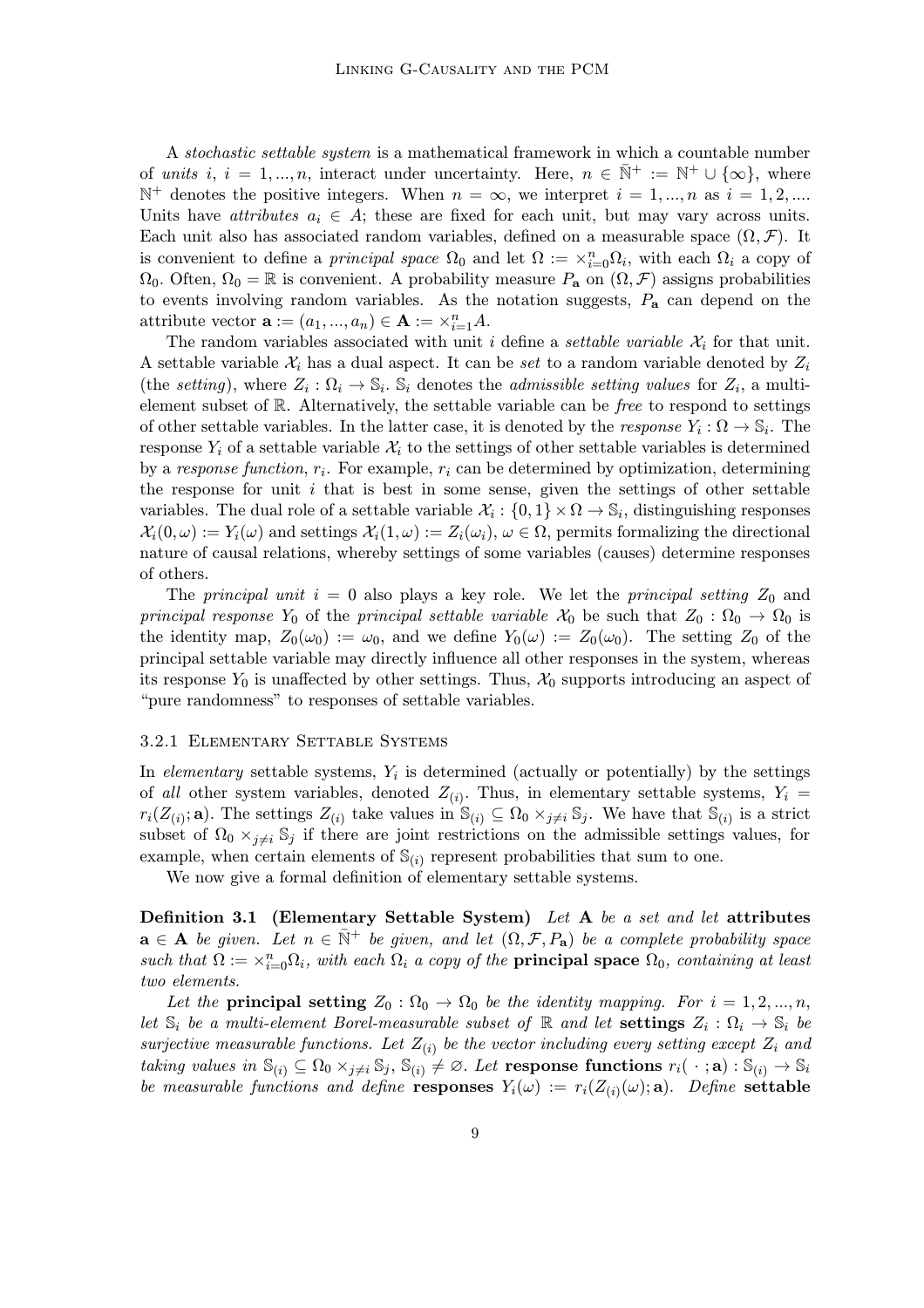variables  $\mathcal{X}_i : \{0,1\} \times \Omega \to \mathbb{S}_i$  as

$$
\mathcal{X}_i(0,\omega) := Y_i(\omega) \quad \text{and} \quad \mathcal{X}_i(1,\omega) := Z_i(\omega_i), \quad \omega \in \Omega.
$$

Define  $Y_0$  and  $\mathcal{X}_0$  by  $Y_0(\omega) := \mathcal{X}_0(0, \omega) := \mathcal{X}_0(1, \omega) := Z_0(\omega_0), \omega \in \Omega$ .

Put  $\mathcal{X} := \{ \mathcal{X}_0, \mathcal{X}_1, \ldots \}$ . The triple  $\mathcal{S} := \{ (\mathbf{A}, \mathbf{a}), (\Omega, \mathcal{F}, P_{\mathbf{a}}), \mathcal{X} \}$  is an elementary settable system.

An elementary settable system thus comprises an attribute component,  $(A, a)$ , a stochastic component,  $(\Omega, \mathcal{F}, P_a)$ , and a structural or causal component X, consisting of settable variables whose properties are crucially determined by response functions  $r := \{r_i\}$ . It is formally correct to write  $\mathcal{X}_a$  instead of  $\mathcal{X}$ ; we write  $\mathcal X$  for simplicity.

Note the absence of any fixed point requirement, the distinct roles played by fixed attributes **a** and setting variables  $Z_i$  (including principal settings  $Z_0$ ), and the countable number of units allowed.

Example 3.1 is covered by this definition. There,  $n = 2$ . Attributes  $\mathbf{a} := (S_1, u_1, S_2, u_2)$ belong to a suitably chosen set A. Here,  $\mathbb{S}_i = S_i$ . We take  $z_i = Z_i(\omega_i)$ ,  $\omega_i \in \Omega_i$  and  $y_i = Y_i(\omega) = r_i^e(Z_{(i)}(\omega); \mathbf{a}) = r_i^e(z_{(i)}; \mathbf{a}), i = 1, 2$ . The "e" superscript in  $r_i^e$  emphasizes that the response function is for an elementary settable system. In the example games, the responses  $y_i$  only depend on settings  $(z_1, z_2)$ . In more elaborate games, dependence on  $z_0 = \omega_0$  can accommodate random responses.

# 3.2.2 Partitioned Settable Systems

In elementary settable systems, each single response  $Y_i$  can freely respond to settings of all other system variables. We now consider systems where several settable variables jointly respond to settings of the remaining settable variables, as when responses represent the solution to a joint optimization problem. For this, *partitioned* settable systems group jointly responding variables into blocks. In elementary settable systems, every unit  $i$  forms a block by itself. We now define general partitioned settable systems.

Definition 3.2 (Partitioned Settable System) Let  $(A, a), (Q, \mathcal{F}, P_a), \mathcal{X}_0, n, \text{ and } \mathbb{S}_i$  $i = 1, ..., n$ , be as in Definition 3.1. Let  $\Pi = {\Pi_b}$  be a partition of  $\{1, ..., n\}$ , with cardinality  $B \in \overline{\mathbb{N}}^+$   $(B := \#\Pi)$ .

For  $i = 1, 2, ..., n$ , let  $Z_i^{\Pi}$  be settings and let  $Z_{(b)}^{\Pi}$  be the vector containing  $Z_0$  and  $Z_i^{\Pi}, i \notin \Pi_b$ , and taking values in  $\mathbb{S}^{\Pi}_{(b)} \subseteq \Omega_0 \times_{i \notin \Pi_b} \mathbb{S}_i$ ,  $\mathbb{S}^{\Pi}_{(b)} \neq \varnothing$ ,  $b = 1, ..., B$ . For  $b = 1, ..., B$ and  $i \in \Pi_b$ , suppose there exist measurable functions  $r_i^{\Pi}(\cdot;\mathbf{a}): \mathbb{S}^{\Pi}_{(b)} \to \mathbb{S}_i$ , specific to  $\Pi$ such that responses  $Y_i^{\Pi}(\omega)$  are jointly determined as

$$
Y_i^{\Pi} := r_i^{\Pi}(Z_{(b)}^{\Pi}; \mathbf{a}).
$$

Define the settable variables  $\mathcal{X}_i^{\Pi} : \{0,1\} \times \Omega \to \mathbb{S}_i$  as

$$
\mathcal{X}_i^{\Pi}(0,\omega) := Y_i^{\Pi}(\omega) \quad \text{and} \quad \mathcal{X}_i^{\Pi}(1,\omega) := Z_i^{\Pi}(\omega_i) \quad \omega \in \Omega.
$$

 $Put \ \mathcal{X}^{\Pi} := \{ \mathcal{X}_0, \mathcal{X}_1^{\Pi}, \mathcal{X}_2^{\Pi}...\}. \ The \ triple \ \mathcal{S} := \{ (\mathbf{A}, \mathbf{a}), (\Omega, \mathcal{F}), (\Pi, \mathcal{X}^{\Pi}) \} \ is \ a \ partitioned$ settable system.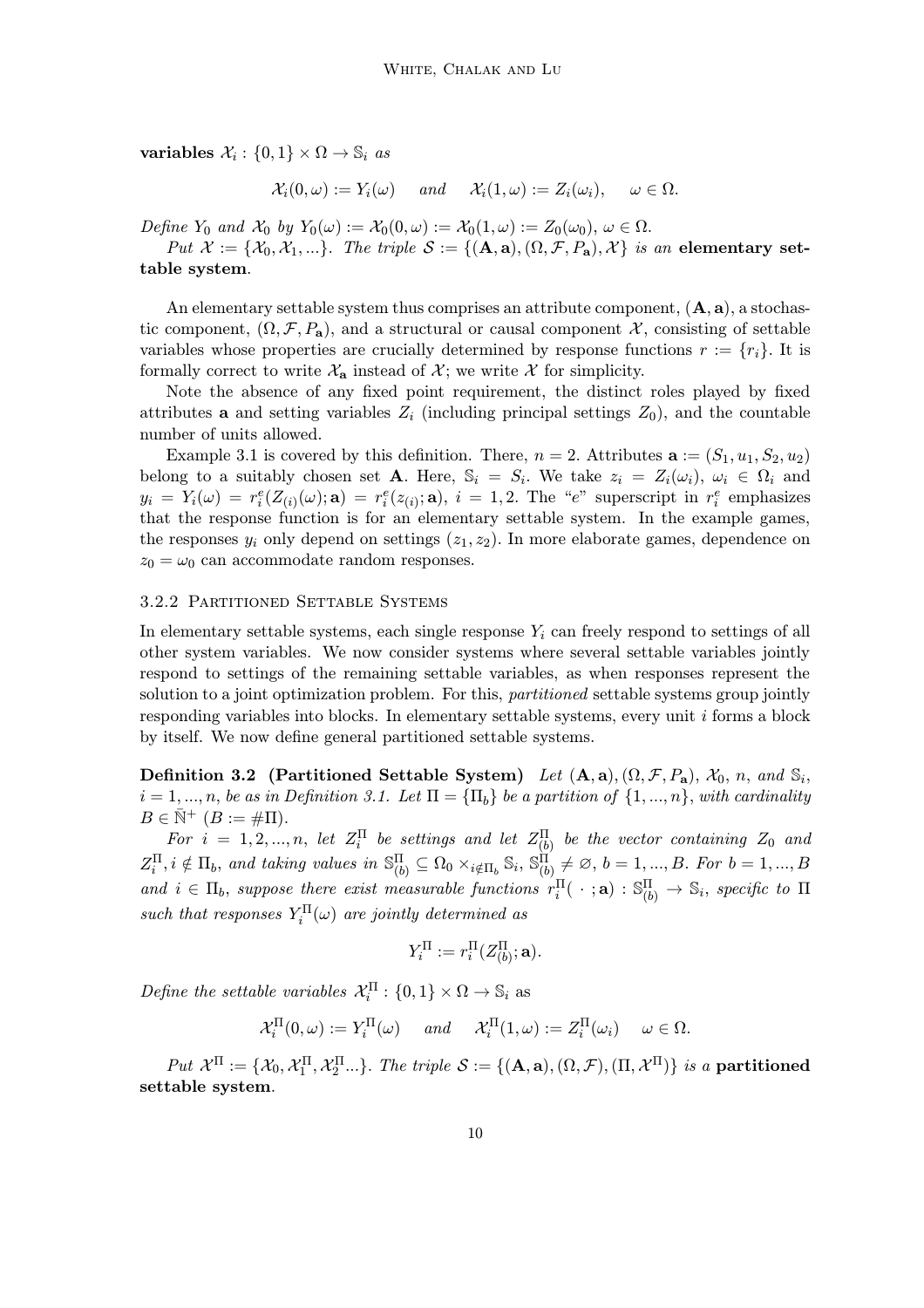The settings  $Z_{(b)}^{\Pi}$  may be partition-specific; this is especially relevant when the admissible set  $\mathbb{S}_{(b)}^{\Pi}$  imposes restrictions on the admissible values of  $Z_{(b)}^{\Pi}$ . Crucially, response functions and responses are partition-specific. In Definition 3.2, the joint response function  $r_{[b]}^{\Pi}$  :=  $(r_i^{\Pi}, i \in \Pi_b)$  specifies how the settings  $Z_{(b)}^{\Pi}$  outside of block  $\Pi_b$  determine the joint response  $Y_{[b]}^{\Pi} := (Y_i^{\Pi}, i \in \Pi_b)$ , i.e.,  $Y_{[b]}^{\Pi} = r_{[b]}^{\Pi}(Z_{(b)}^{\Pi}; \mathbf{a})$ . For convenience below, we let  $\Pi_0 = \{0\}$ represent the block corresponding to  $\mathcal{X}_0$ .

Example 3.2 makes use of partitioning. Here, we have  $n = 4$  settable variables with  $B = 2$  blocks. Let settable variables 1 and 2 correspond to beer and pizza consumption, respectively, and let settable variables 3 and 4 correspond to price and income. The agent partition groups together all variables under the control of a given agent. Let the consumer be agent 2, so  $\Pi_2 = \{1, 2\}$ . Let the rest of the economy, determining price and income, be agent 1, so  $\Pi_1 = \{3, 4\}$ . The agent partition is  $\Pi^a = \{\Pi_1, \Pi_2\}$ . Then for block 2,

$$
y_1 = Y_1^a(\omega) = r_1^a(Z_0(\omega_0), Z_3^a(\omega_3), Z_4^a(\omega_4); \mathbf{a}) = r_1^a(p, m; \mathbf{a})
$$
  
\n
$$
y_2 = Y_2^a(\omega) = r_2^a(Z_0(\omega_0), Z_3^a(\omega_3), Z_4^a(\omega_4); \mathbf{a}) = r_2^a(p, m; \mathbf{a})
$$

represents the joint demand for beer and pizza (belonging to block 2) as a function of settings of price and income (belonging to block 1). This joint demand is unique under mild conditions. Observe that  $z_0 = Z_0(\omega_0)$  formally appears as an allowed argument of  $r_i^a$  after the second equality, but when the consumer's optimization problem has a unique solution, there is no need for a random component to demand. We thus suppress this argument in writing  $r_i^a(p, m; \mathbf{a}), i = 1, 2$ . Nevertheless, when the solution to the consumer's optimization problem is not unique, a random component can act to ensure a unique consumer demand. We do not pursue this here; WC provide related discussion.

We write the block 1 responses for the price and income settable variables as

$$
y_3 = Y_3^a(\omega) = r_3^a(Z_0(\omega_0), Z_1^a(\omega_1), Z_2^a(\omega_2); \mathbf{a}) = r_3^a(z_0; \mathbf{a})
$$
  
\n
$$
y_4 = Y_4^a(\omega) = r_4^a(Z_0(\omega_0), Z_1^a(\omega_1), Z_2^a(\omega_2); \mathbf{a}) = r_4^a(z_0; \mathbf{a}).
$$

In this example, price and income are not determined by the individual consumer's demands, so although  $Z_1^a(\omega_1)$  and  $Z_2^a(\omega_2)$  formally appear as allowed arguments of  $r_i^a$  after the second equality, we suppress these in writing  $r_i^a(z_0; \mathbf{a}), i = 3, 4$ . Here, price and income responses (belonging to block 1) are determined solely by block 0 settings  $z_0 = Z_0(\omega_0) = \omega_0$ . This permits price and income responses to be randomly distributed, under the control of Pa.

It is especially instructive to consider the elementary partition for this example,  $\Pi^e$  =  $\{\{1\},\{2\},\{3\},\{4\}\}\,$  so that  $\Pi_i = \{i\}, i = 1, ..., 4$ . The elementary partition specifies how each system variable freely responds to settings of all other system variables. In particular, it is easy to verify that when consumption of pizza is set to a given level, the consumer's optimal response is to spend whatever income is left on beer, and vice versa. Thus,

$$
y_1 = r_1^e(Z_0(\omega_0), Z_2^e(\omega_2), Z_3^e(\omega_3), Z_4^e(\omega_4); \mathbf{a}) = r_1^e(z_2, p, m; \mathbf{a}) = m - pz_2
$$
  
\n
$$
y_2 = r_2^e(Z_0(\omega_0), Z_1^e(\omega_2), Z_3^e(\omega_3), Z_4^e(\omega_4); \mathbf{a}) = r_2^e(z_1, p, m; \mathbf{a}) = (m - z_1)/p.
$$

Replacing  $(y_1, y_2)$  with  $(z_1, z_2)$ , we see that this system does not have a unique fixed point, as any  $(z_1, z_2)$  such that  $m = z_1 + pz_2$  satisfies both

$$
z_1 = m - pz_2
$$
 and  $z_2 = (m - z_1)/p$ .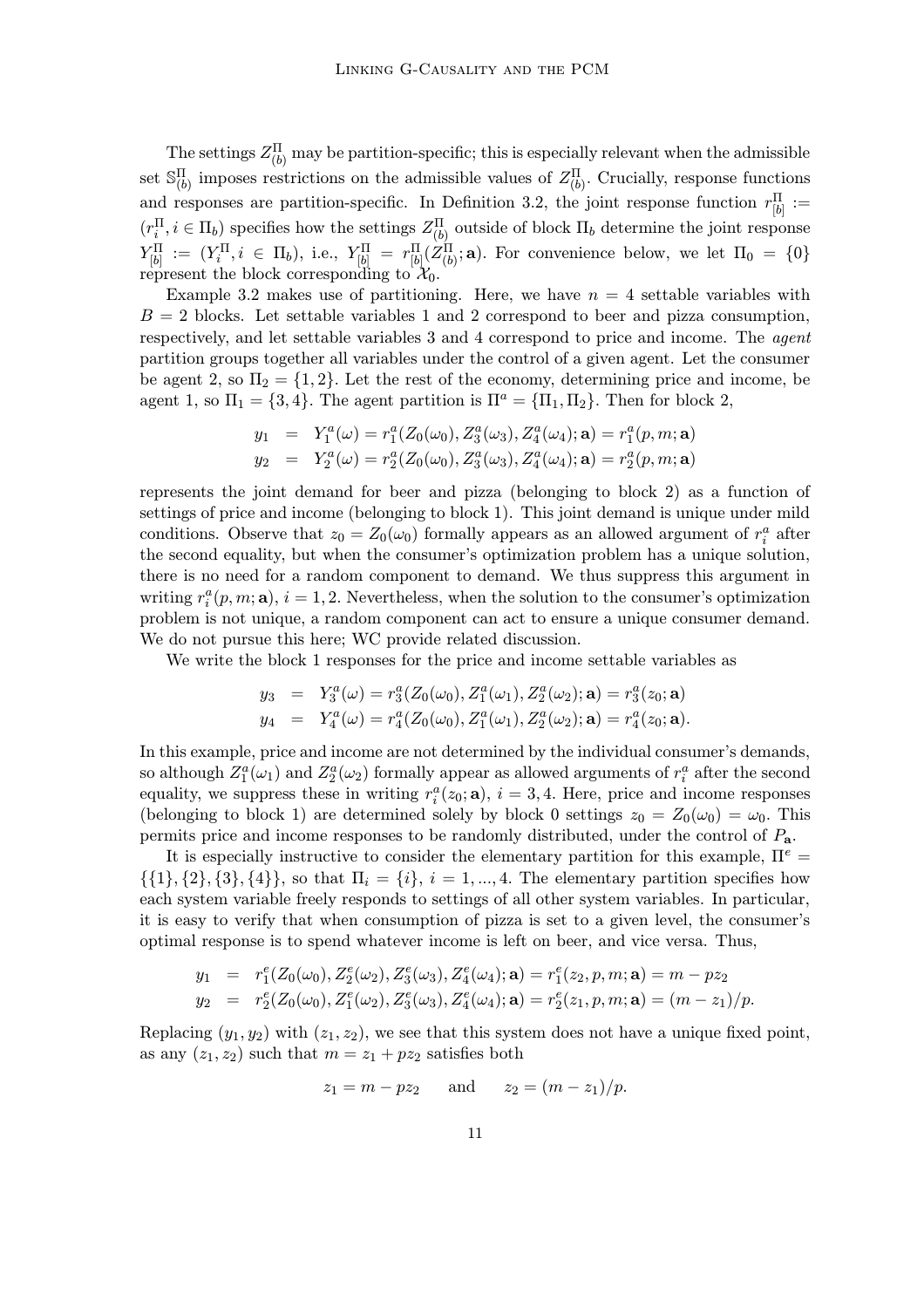Causal discourse in the PCM is ruled out by the lack of a fixed point. Nevertheless, the settable systems framework supports the natural economic causal discourse here about effects of prices, income, and, e.g., pizza consumption on beer demand. Further, in settable systems, the governing principle of optimization (embedded in a) ensures that the response functions for both the agent partition and the elementary partition are mutually consistent.

# 3.2.3 Recursive and Canonical Settable Systems

The link between Granger causality and the causal notions of the PCM emerges from a particular class of recursive partitioned settable systems that we call canonical settable systems, where the system evolves naturally without intervention. This corresponds to what are also called "idle regimes" in the literature (Pearl, 2000; Eichler and Didelez, 2009; Dawid, 2010).

To define recursive settable systems, for  $b \geq 0$  define  $\Pi_{[0:b]} := \Pi_0 \cup ... \cup \Pi_{b-1} \cup \Pi_b$ .

Definition 3.3 (Recursive Partitioned Settable System) Let S be a partitioned settable system. For  $b = 0, 1, ..., B$ , let  $Z_{[0:b]}^{\Pi}$  denote the vector containing the settings  $Z_i^{\Pi}$  $\emph{for $i\in \Pi_{[0:b]}$ and taking values in $\mathbb{S}_{[0:b]}\subseteq \Omega_0\times_{i\in \Pi_{[1:b]}}\mathbb{S}_i$, $\mathbb{S}_{[0:b]}\neq\varnothing$. For $b=1,...,B$ and}$  $i \in \Pi_b$ , suppose that  $r^{\Pi} := \{r^{\Pi}_i\}$  is such that the responses  $Y_i^{\Pi} = \mathcal{X}_i^{\Pi}(1, \cdot)$  are determined as

$$
Y_i^{\Pi} := r_i^{\Pi} (Z_{[0:b-1]}^{\Pi}; \mathbf{a}).
$$

Then we say that  $\Pi$  is a recursive partition, that  $r^{\Pi}$  is recursive, and that  $S :=$  $\{(\mathbf{A}, \mathbf{a}), (\Omega, \mathcal{F}), (\Pi, \mathcal{X}^{\Pi})\}\$ is a recursive partitioned settable system or simply that S is recursive.

Example 3.2 is a recursive settable system, as the responses of block 1 depend on the settings of block 0, and the responses of block 2 depend on the settings of block 1.

Canonical settable systems are recursive settable systems in which the settings for a given block equal the responses for that block, i.e.,

$$
Z_{[b]}^{\Pi} = Y_{[b]}^{\Pi} := r_{[b]}^{\Pi} (Z_{[0:b-1]}^{\Pi}; \mathbf{a}), \qquad b = 1, ..., B.
$$

Without loss of generality, we can represent canonical responses and settings solely as a function of  $\omega_0$ , so that

$$
Z_{[b]}^{\Pi}(\omega_0) = Y_{[b]}^{\Pi}(\omega_0) := r_{[b]}^{\Pi} (Z_{[0:b-1]}^{\Pi}(\omega_0); \mathbf{a}), \qquad b = 1, ..., B.
$$

The canonical representation drops the distinction between settings and responses; we write

$$
Y_{[b]}^{\Pi}=r_{[b]}^{\Pi}(Y_{[0:b-1]}^{\Pi};\mathbf{a}),\qquad b=1,...,B.
$$

It is easy to see that the structural VAR of Example 3.3 corresponds to the canonical representation of a canonical settable system. The canonical responses  $y_0$  and  $\{u_t\}$  belong to the first block, and canonical responses  $y_t = (y_{1,t}, y_{2,t})$  belong to block  $t + 1, t = 1, 2, ...$ Example 3.3 implements the time partition, where joint responses for a given time period depend on previous settings.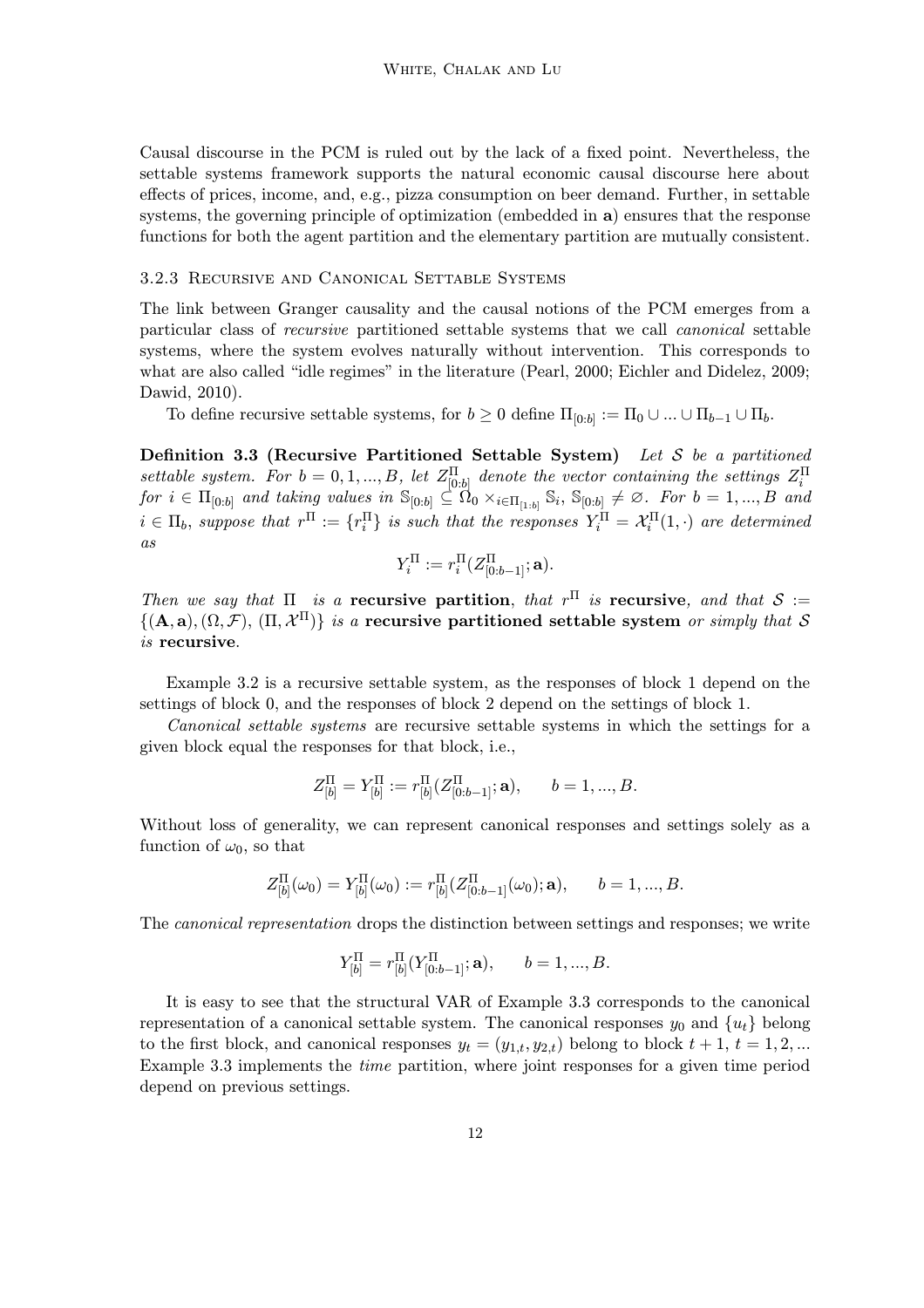# 4. Causality in Settable Systems and in the PCM

In this section we examine the relations between concepts of direct causality in settable systems and in the PCM, specifically the PCM notions of direct cause and controlled direct effect (Pearl, 2000, p.222; Pearl, 2001, definition 1). The close correspondence between these notions for the recursive systems relevant to Granger causality enables us to take the first step in linking Granger causality and causal notions in the PCM. Section 5 completes the chain by linking direct structural causality and Granger causality.

# 4.1 Direct Structural Causality in Settable Systems

Direct structural causality is defined for both recursive and non-recursive partitioned settable systems. For notational simplicity in what follows, we may drop the explicit partition superscript  $\Pi$  when the specific partition is clearly understood. Thus, we may write Y, Z, and  $\mathcal{X}$  in place of the more explicit  $Y^{\Pi}$ ,  $Z^{\Pi}$ , and  $\mathcal{X}^{\Pi}$  when there is no possibility of confusion.

Let  $\mathcal{X}_i$  belong to block  $b$  ( $j \in \Pi_b$ ). Heuristically, we say that a settable variable  $\mathcal{X}_i$ , outside of block b, directly causes  $\mathcal{X}_j$  in S when the response for  $\mathcal{X}_j$  differs for different settings of  $\mathcal{X}_i$ , while holding all other variables outside of block b to the same setting values. There are two main ingredients to this notion. The first ingredient is an admissible intervention. To define this, let  $z_{(b);i}^*$  denote the vector otherwise identical to  $z_{(b)}$ , but replacing elements  $z_i$  with  $z_i^*$ . An admissible intervention  $z_{(b)} \to z_{(b);i}^* := (z_{(b)}, z_{(b);i}^*)$  is a pair of distinct elements of  $\mathbb{S}_{(b)}$ . The second ingredient is the behavior of the response under this intervention.

We formalize this notion of direct causality as follows.

**Definition 4.1 (Direct Causality)** Let S be a partitioned settable system. For given positive integer b, let  $j \in \Pi_b$ . (i) For given  $i \notin \Pi_b$ ,  $\mathcal{X}_i$  directly causes  $\mathcal{X}_j$  in S if there exists an admissible intervention  $z_{(b)} \rightarrow z^*_{(b);i}$  such that

$$
r_j(z^*_{(b);i};\mathbf{a})-r_j(z_{(b)};\mathbf{a})\neq 0,
$$

and we write  $\mathcal{X}_i \stackrel{D}{\Rightarrow}_{\mathcal{S}} \mathcal{X}_j$ . Otherwise, we say  $\mathcal{X}_i$  does not directly cause  $\mathcal{X}_j$  in  $\mathcal{S}$  and write  $\lambda_i$  $\stackrel{D}{\not\Rightarrow}_{\mathcal{S}} \mathcal{X}_j$ . (ii) For  $i, j \in \Pi_b, \mathcal{X}_i \stackrel{D}{\not\Rightarrow}_{\mathcal{S}} \mathcal{X}_j$ .

We emphasize that although we follow the literature in referring to "interventions," with their mechanistic or manipulative connotations, the formal concept only involves the properties of a response function on its domain.

By definition, variables within the same block do not directly cause each other. In particular  $\mathcal{X}_i \stackrel{D}{\neq}_{\mathcal{S}} \mathcal{X}_i$ . Also, Definition 4.1 permits *mutual causality*, so that  $\mathcal{X}_i \stackrel{D}{\Rightarrow}_{\mathcal{S}} \mathcal{X}_j$  and  $\mathcal{X}_j \stackrel{D}{\Rightarrow}_{\mathcal{S}} \mathcal{X}_i$  without contradiction for i and j in different blocks. Nevertheless, in recursive systems, mutual causality is ruled out: if  $\mathcal{X}_i \stackrel{D}{\Rightarrow}_{\mathcal{S}} \mathcal{X}_j$  then  $\mathcal{X}_j \not\stackrel{D}{\Rightarrow}_{\mathcal{S}} \mathcal{X}_i$ .

We call the response value difference in Definition 4.1 the *direct effect of*  $\mathcal{X}_i$  on  $\mathcal{X}_j$  in S of the specified intervention. Chalak and White (2010) also study various notions of indirect and total causality.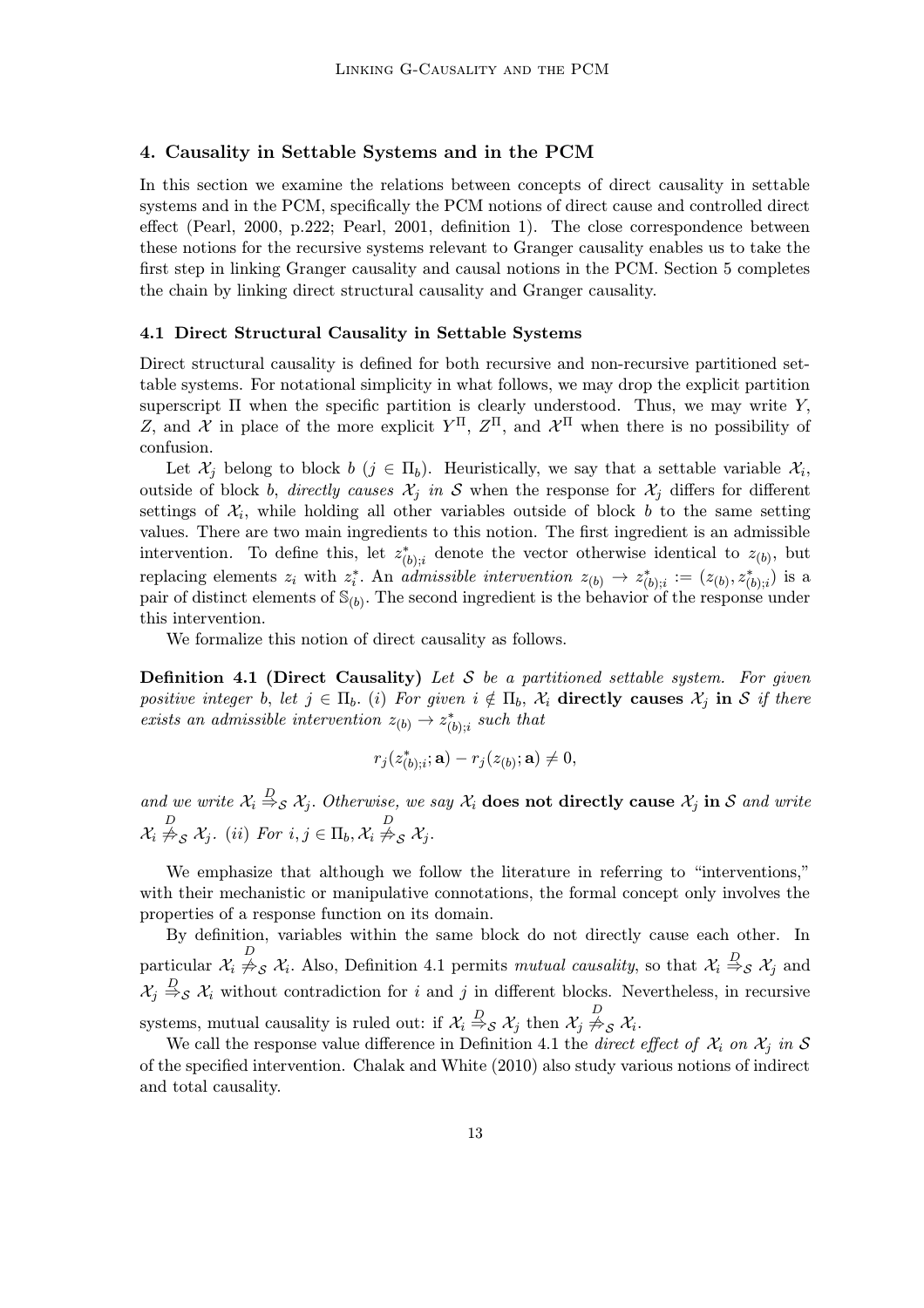These notions of direct cause and direct effect are well defined regardless of whether or not the system possesses a unique fixed point. Further, all settable variables, including  $\mathcal{X}_0$ , can act as causes and have effects. On the other hand, attributes **a**, being fixed, do not play a causal role. These definitions apply regardless of whether there is a finite or countable number of units. It is readily verified that this definition rigorously supports causal discourse in each of the examples of Section 3.

As we discuss next, in the recursive systems relevant for G−causality, these concepts correspond closely to notions of direct cause and "controlled" direct effect in Pearl (2000, 2001). To distinguish the settable system direct causality concept from Pearl's notion and later from Granger causality, we follow WL and refer to direct causality in settable systems as direct structural causality.

#### 4.2 Direct Causes and Effects in the PCM

Pearl (2000, p.222), drawing on Galles and Pearl (1997), gives a succinct statement of the notion of direct cause, coherent with the PCM as specified in Section 2:

X is a direct cause of Y if there exist two values x and  $x'$  of X and a value u of U such that  $Y_{xr}(u) \neq Y_{x'r}(u)$ , where r is some realization of  $V \setminus \{X, Y\}$ .

To make this statement fully meaningful requires applying Pearl's (2000) definitions 7.1.2 (Submodel) and 7.1.4 (Potential Response) to arrive at the *potential response*,  $Y_{xr}(u)$ . For brevity, we do not reproduce Pearl's definitions here. Instead, it suffices to map  $Y_{xr}(u)$  and its elements to their settable system counterparts. Specifically, u corresponds to  $(a, z_0)$ ; x corresponds to  $z_i$ ; r corresponds to the elements of  $z_{(b)}$  other than  $z_0$  and  $z_i$ , say  $z_{(b)(i,0)}$ ; and, provided it exists,  $Y_{xr}(u)$  corresponds to  $r_j(z_{(b)}; \mathbf{a})$ .

The caveat about the existence of  $Y_{xr}(u)$  is significant, as  $Y_{xr}(u)$  is not defined in the absence of a unique fixed point for the system. Further, even with a unique fixed point, the potential response  $Y_{xr}(u)$  must also uniquely solve a set of equations denoted  $F_x$  (see Pearl, 2000, eq.(7.1)) for a submodel, and there is no general guarantee of such a solution. Fortunately, however, this caveat matters only for non-recursive PCMs. In the recursive case relevant for G−causality, the potential response is generally well defined.

Making a final identification between  $x'$  and  $z_i^*$ , and given the existence of potential responses  $Y_{x'r}(u)$  and  $Y_{xr}(u)$ , we see that  $Y_{x'r}(u) \neq Y_{xr}(u)$  corresponds to the settable systems requirement  $r_j(z_{(b);i}^*; \mathbf{a}) - r_j(z_{(b)}; \mathbf{a}) \neq 0.$ 

Pearl (2001, definition 1) gives a formal statement of the notion stated above, saying that if for given u and some r, x, and x' we have  $Y_{xr}(u) \neq Y_{x'r}(u)$  then X has a **controlled** direct effect on Y in model M and situation  $U = u$ . In definition 2, Pearl (2001) labels  $Y_{x'r}(u) - Y_{xr}(u)$  the controlled direct effect, corresponding to the direct structural effect  $r_j(z^*_{(b);i};\mathbf{a}) - r_j(z_{(b)};\mathbf{a})$  defined for settable systems.

Thus, although there are important differences, especially in non-recursive systems, the settable systems and PCM notions of direct causality and direct effects closely correspond in recursive systems. These differences are sufficiently modest that the results of WL linking direct structural causality to Granger causality, discussed next, also serve to closely link the PCM notion of direct cause to that of Granger causality.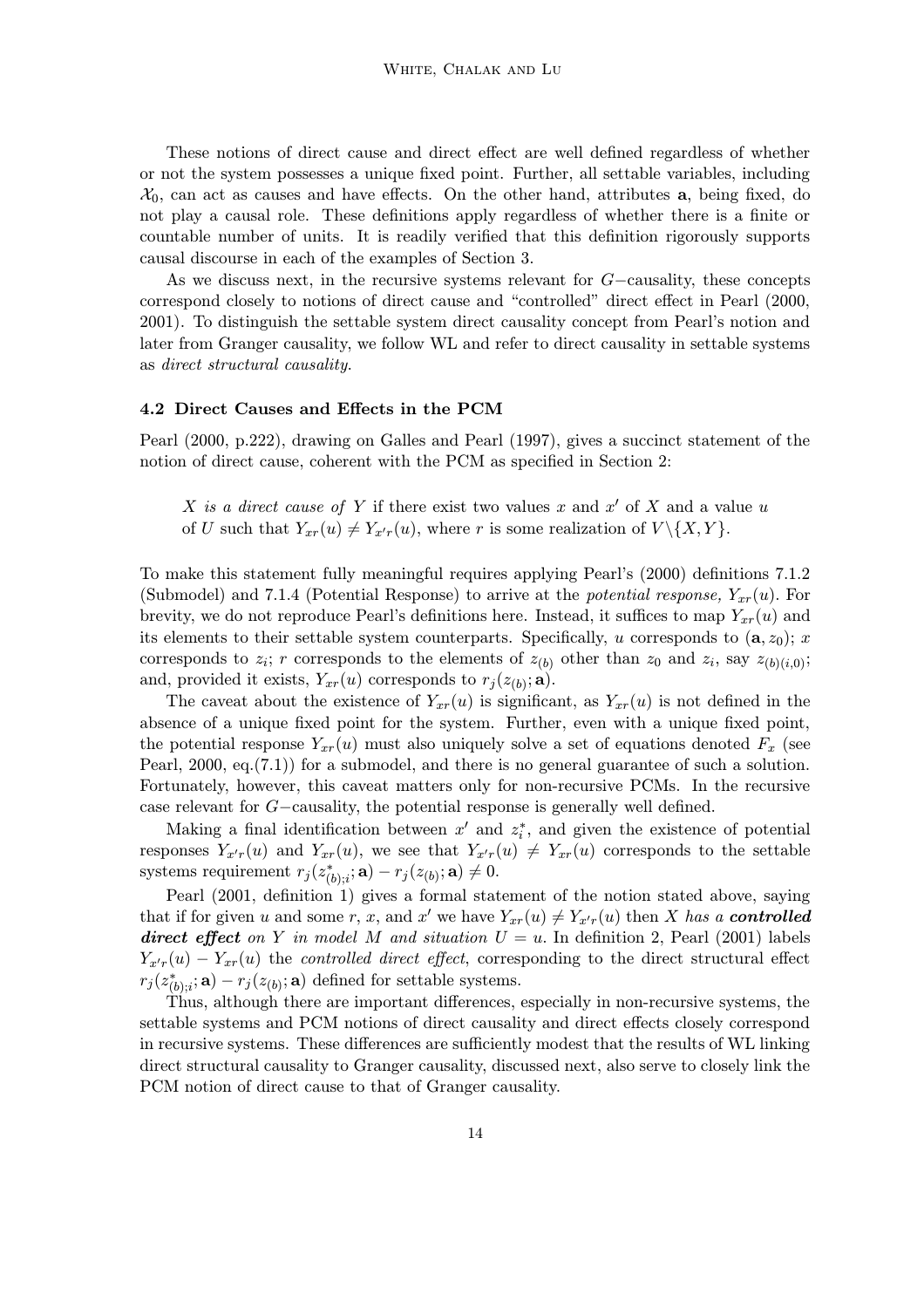# 5. G−Causality and Direct Structural Causality

In this section we examine the relation between direct structural causality and Granger causality, drawing on results of WL. See WL for additional discussion and proofs of all formal results given here and in Section 6.

# 5.1 Granger Causality

Granger (1969) defined G−causality in terms of conditional expectations. Granger and Newbold (1986) gave a definition using conditional distributions. We work with the latter, as this is what relates generally to structural causality. In what follows, we adapt Granger and Newbold's notation, but otherwise preserve the conceptual content.

For any sequence of random vectors  $\{Y_t, t = 0, 1, ...\}$ , let  $Y^t := (Y_0, ..., Y_t)$  denote its "t−history," and let  $\sigma(Y^t)$  denote the sigma-field ("information set") generated by  $Y^t$ . Let  $\{Q_t, S_t, Y_t\}$  be a sequence of random vectors. Granger and Newbold (1986) say that  $Q_{t-1}$ does not G-cause  $Y_{t+k}$  with respect to  $\sigma(Q^{t-1}, S^{t-1}, Y^{t-1})$  if for all  $t = 0, 1, ...,$ 

$$
F_{t+k}(\cdot \mid Q^{t-1}, S^{t-1}, Y^{t-1}) = F_{t+k}(\cdot \mid S^{t-1}, Y^{t-1}), \quad k = 0, 1, ..., \tag{2}
$$

where  $F_{t+k}(\cdot \mid Q^{t-1}, S^{t-1}, Y^{t-1})$  denotes the conditional distribution function of  $Y_{t+k}$  given  $Q^{t-1}, S^{t-1}, Y^{t-1},$  and  $F_{t+k}$ (  $\cdot | S^{t-1}, Y^{t-1}$ ) denotes that of  $Y_{t+k}$  given  $S^{t-1}, Y^{t-1}$ . Here, we focus only on the  $k = 0$  case, as this is what relates generally to structural causality.

As Florens and Mouchart (1982) and Florens and Fougère (1996) note, G non-causality is a form of conditional independence. Following Dawid (1979), we write  $X \perp Y \mid Z$  when X and Y are independent given Z. Translating  $(2)$  gives the following version of the classical definition of Granger causality:

**Definition 5.1 (Granger Causality)** Let  $\{Q_t, S_t, Y_t\}$  be a sequence of random vectors. Suppose that

$$
Y_t \perp Q^{t-1} \mid Y^{t-1}, S^{t-1} \quad t = 1, 2, \dots \tag{3}
$$

Then Q does not G−cause Y with respect to S. Otherwise, Q G−causes Y with respect to S.

As it stands, this definition has no necessary structural content, as  $Q_t$ ,  $S_t$ , and  $Y_t$  can be any random variables whatsoever. This definition relates solely to the ability of  $Q^{t-1}$  to help in predicting  $Y_t$  given  $Y^{t-1}$  and  $S^{t-1}$ .

In practice, researchers do not test classical G−causality, as this involves data histories of arbitrary length. Instead, researchers test a version of G−causality involving only a finite number of lags of  $Y_t$ ,  $Q_t$ , and  $S_t$ . This does not test classical G−causality, but rather a related property, finite-order G−causality, that is neither necessary nor sufficient for classical G−causality.

Because of its predominant practical relevance, we focus here on finite-order rather than classical G−causality. (See WL for discussion of classical G−causality.) To define the finiteorder concept, we define the finite histories  $\boldsymbol{Y}_{t-1} := (Y_{t-\ell}, ..., Y_{t-1})$  and  $\boldsymbol{Q}_t := (Q_{t-k}, ..., Q_t)$ .

Definition 5.2 (Finite-Order Granger Causality) Let  $\{Q_t, S_t, Y_t\}$  be a sequence of random variables, and let  $k \geq 0$  and  $\ell \geq 1$  be given finite integers. Suppose that

$$
Y_t \perp \mathbf{Q}_t | \mathbf{Y}_{t-1}, S_t, t = 1, 2, \dots
$$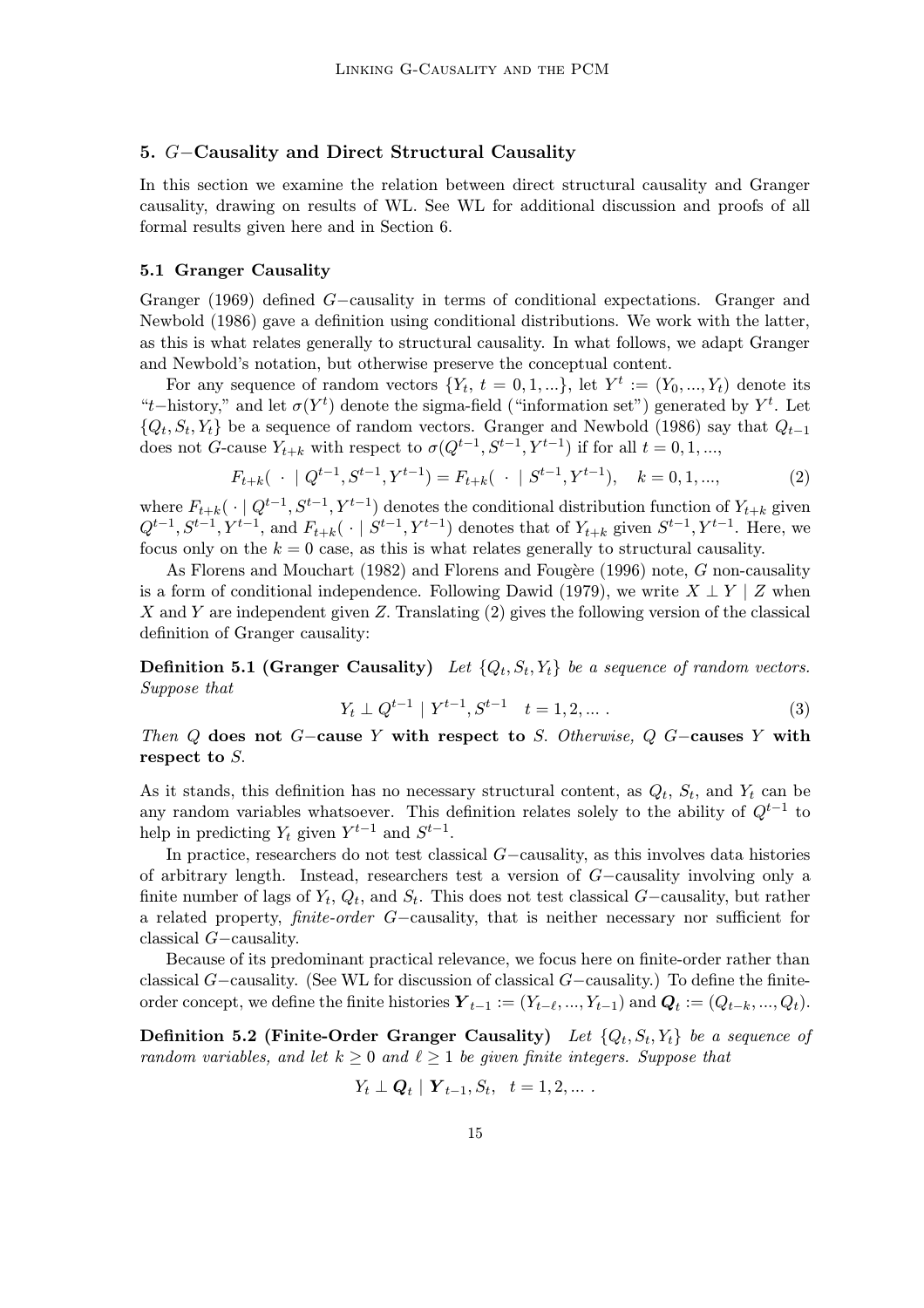Then we say Q does not finite-order  $G$ -cause Y with respect to S. Otherwise, we say Q finite-order  $G$ −causes Y with respect to S.

We call  $\max(k, \ell - 1)$  the "order" of the finite-order G non-causality.

Observe that  $Q_t$  replaces  $Q^{t-1}$  in the classical definition, that  $\hat{Y}_{t-1}$  replaces  $Y^{t-1}$ , and that  $S_t$  replaces  $S^{t-1}$ . Thus, in addition to dropping all but a finite number of lags in  $Q^{t-1}$ and  $Y^{t-1}$ , this version includes  $Q_t$ . As WL discuss, however, the appearance of  $Q_t$  need not involve instantaneous causation. It suffices that realizations of  $Q_t$  precede those of  $Y_t$ , as in the case of contemporaneous causation discussed above. The replacement of  $S^{t-1}$  with  $S_t$ entails first viewing  $S_t$  as representing a finite history, and second the recognition that since  $S_t$  plays purely a conditioning role, there need be no restriction whatever on its timing. We thus call  $S_t$  "covariates." As WL discuss, the covariates can even include leads relative to time t. When covariate leads appear, we call this the "retrospective" case.

In what follows, when we refer to G−causality, it will be understood that we are referring to finite-order G−causality, as just defined. We will always refer to the concept of Definition 5.1 as classical G−causality to avoid confusion.

#### 5.2 A Dynamic Structural System

We now specify a canonical settable system that will enable us to examine the relation between G−causality and direct structural causality. As described above, in such systems "predecessors" structurally determine "successors," but not vice versa. In particular, future variables cannot precede present or past variables, enforcing the causal direction of time. We write  $Y \leftarrow X$  to denote that Y succeeds X (X precedes Y). When Y and X have identical time indexes,  $Y \leftarrow X$  rules out instantaneous causation but allows contemporaneous causation.

We now specify a version of the causal data generating structures analyzed by WL and White and Kennedy (2009). We let N denote the integers  $\{0, 1, ...\}$  and define  $\mathbb{N} := \mathbb{N} \cup \{\infty\}$ . For given  $\ell, m \in \mathbb{N}, \ell \geq 1$ , we let  $\boldsymbol{Y}_{t-1} := (Y_{t-\ell}, ..., Y_{t-1})$  as above; we also define  $\boldsymbol{Z}_t :=$  $(Z_{t-m},..., Z_t)$ . For simplicity, we keep attributes implicit in what follows.

Assumption A.1 Let  $\{U_t, W_t, Y_t, Z_t; t = 0, 1, ...\}$  be a stochastic process on  $(\Omega, \mathcal{F}, P)$ , a complete probability space, with  $U_t, W_t, Y_t$ , and  $Z_t$  taking values in  $\mathbb{R}^{k_u}, \mathbb{R}^{k_w}, \mathbb{R}^{k_y}$ , and  $\mathbb{R}^{k_z}$  respectively, where  $k_u \in \bar{\mathbb{N}}$  and  $k_w, k_y, k_z \in \mathbb{N}$ , with  $k_y > 0$ . Further, suppose that  $Y_t \Leftarrow (Y^{t-1}, U^t, W^t, Z^t)$ , where, for an unknown measurable  $k_y \times 1$  function  $q_t$ , and for given  $\ell, m \in \mathbb{N}, \ell \geq 1, \{Y_t\}$  is structurally generated as

$$
Y_t = q_t(\mathbf{Y}_{t-1}, \mathbf{Z}_t, U_t), \quad t = 1, 2, ..., \tag{4}
$$

such that, with  $Y_t := (Y'_{1,t}, Y'_{2,t})'$  and  $U_t := (U'_{1,t}, U'_{2,t})'$ ,

$$
Y_{1,t} = q_{1,t}(\boldsymbol{Y}_{t-1}, \boldsymbol{Z}_t, U_{1,t})
$$
  $Y_{2,t} = q_{2,t}(\boldsymbol{Y}_{t-1}, \boldsymbol{Z}_t, U_{2,t}).$ 

Such structures are well suited to representing the structural evolution of time-series data in economic, biological, or other systems. Because  $Y_t$  is a vector, this covers the case of panel data, where one has a cross-section of time-series observations, as in fMRI or EEG data sets. For practical relevance, we explicitly impose the Markov assumption that  $Y_t$  is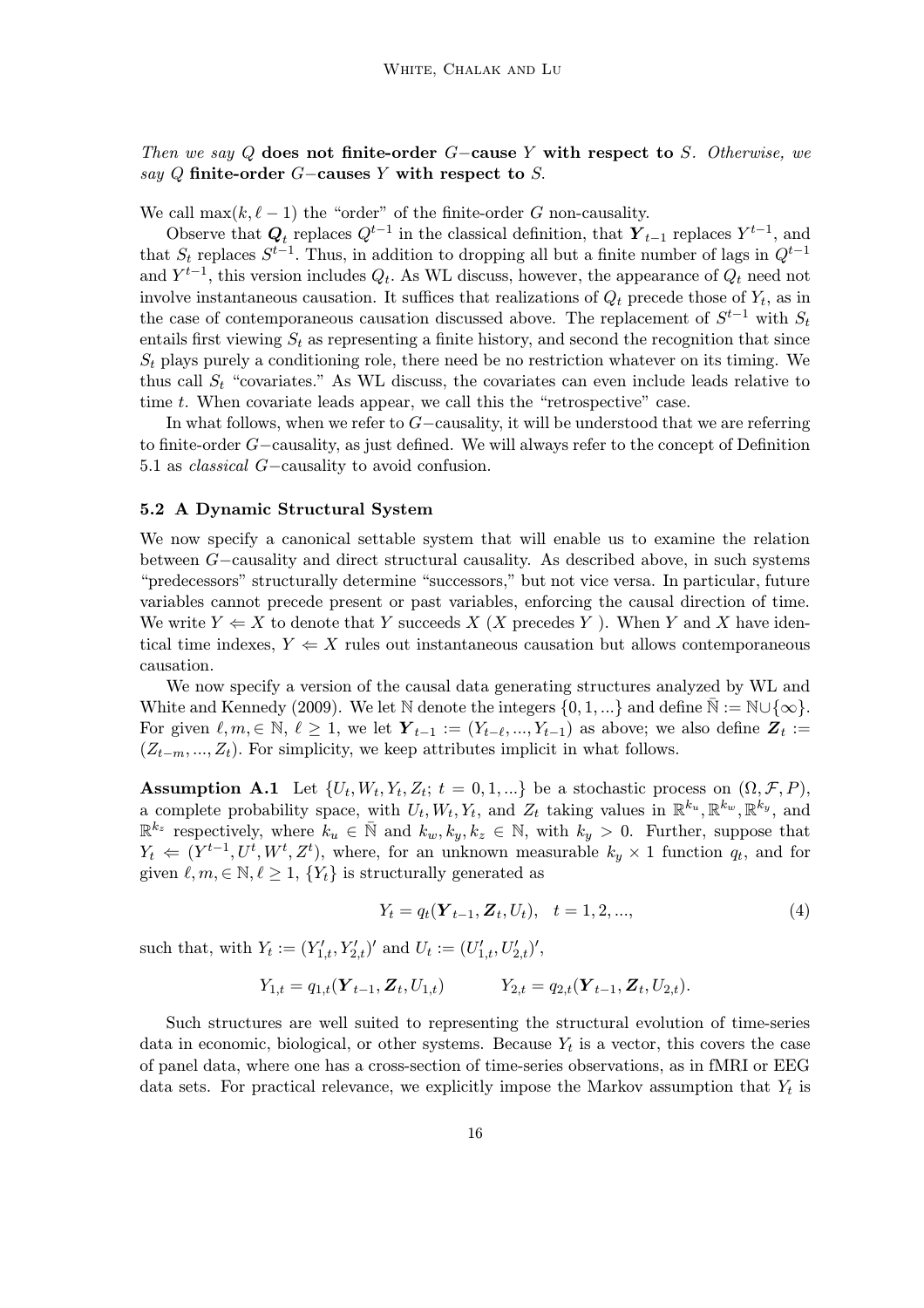determined by only a finite number of its own lags and those of  $Z_t$  and  $U_t$ . WL discuss the general case.

Throughout, we suppose that realizations of  $W_t, Y_t$ , and  $Z_t$  are observed, whereas realizations of  $U_t$  are not. Because  $U_t, W_t$ , or  $Z_t$  may have dimension zero, their presence is optional. Usually, however, some or all will be present. Since there may be a countable infinity of unobservables, there is no loss of generality in specifying that  $Y_t$  depends only on  $U_t$  rather than on a finite history of lags of  $U_t$ .

This structure is general: the structural relations may be nonlinear and non-monotonic in their arguments and non-separable between observables and unobservables. This system may generate stationary processes, non-stationary processes, or both. Assumption A.1 is therefore a general structural VAR; Example 3.3 is a special case.

The vector  $Y_t$  represents responses of interest. Consistent with a main application of G−causality, our interest here attaches to the effects on  $Y_{1,t}$  of the lags of  $Y_{2,t}$ . We thus call  $Y_{2,t-1}$  and its further lags "causes of interest." Note that A.1 specifies that  $Y_{1,t}$  and  $Y_{2,t}$ each have their own unobserved drivers,  $U_{1,t}$  and  $U_{2,t}$ , as is standard.

The vectors  $U_t$  and  $Z_t$  contain causal drivers of  $Y_t$  whose effects are not of primary interest; we thus call  $U_t$  and  $Z_t$  "ancillary causes." The vector  $W_t$  may contain responses to  $U_t$ . Observe that  $W_t$  does not appear in the argument list for  $q_t$ , so it explicitly does not directly determine  $Y_t$ . Note also that  $Y_t \Leftarrow (Y^{t-1}, U^t, W^t, Z^t)$  ensures that  $W_t$  is not determined by  $Y_t$  or its lags. A useful convention is that  $W_t \Leftarrow (W^{t-1}, U^t, Z^t)$ , so that  $W_t$  does not drive unobservables. If a structure does not have this property, then suitable substitutions can usually yield a derived structure satisfying this convention. Nevertheless, we do not require this, so  $W_t$  may also contain drivers of unobservable causes of  $Y_t$ .

For concreteness, we now specialize the settable systems definition of direct structural causality (Definition 4.1) to the specific system given in A.1. For this, let  $y_{s,t-1}$  be the subvector of  $y_{t-1}$  with elements indexed by the non-empty set  $s \subseteq \{1, ..., k_y\} \times \{t-\ell, ..., t-1\}$ , and let  $y_{(s),t-1}$  be the sub-vector of  $y_{t-1}$  with elements of s excluded.

**Definition 5.3 (Direct Structural Causality)** Given A.1, for given  $t > 0, j \in \{1, ..., k_y\}$ , and s, suppose that for all admissible values of  $y_{(s),t-1}, z_t$ , and  $u_t$ , the function  $y_{s,t-1} \rightarrow$  $q_{j,t}(\bm{y}_{t-1}, \bm{z}_t, u_t)$  is constant in  $\bm{y}_{\bm{s},t-1}$ . Then we say  $\bm{Y}_{\bm{s},t-1}$  does not directly structurally cause  $Y_{j,t}$  and write  $\overline{Y}_{s,t-1} \overset{D}{\neq_S} Y_{j,t}$ . Otherwise, we say  $\overline{Y}_{s,t-1}$  directly structurally causes  $Y_{j,t}$  and write  $\boldsymbol{Y}_{s,t-1} \stackrel{D}{\Rightarrow}_{\mathcal{S}} Y_{j,t}$ .

We can similarly define direct causality or non-causality of  $Z_{s,t}$  or  $U_{s,t}$  for  $Y_{j,t}$ , but we leave this implicit. We write, e.g.,  $\mathbf{Y}_{s,t-1} \stackrel{D}{\Rightarrow}_{\mathcal{S}} Y_t$  when  $\mathbf{Y}_{s,t-1} \stackrel{D}{\Rightarrow}_{\mathcal{S}} Y_{j,t}$  for some  $j \in \{1, ..., k_y\}$ .

Building on work of White (2006a) and White and Kennedy (2009), WL discuss how certain exogeneity restrictions permit identification of expected causal effects in dynamic structures. Our next result shows that a specific form of exogeneity enables us to link direct structural causality and finite order G−causality. To state this exogeneity condition, we write  $\mathbf{Y}_{1,t-1} := (Y_{1,t-\ell}, ..., Y_{1,t-1}), \ \mathbf{Y}_{2,t-1} := (Y_{2,t-\ell}, ..., Y_{2,t-1}),$  and, for given  $\tau_1, \tau_2 \geq 0$ ,  $\boldsymbol{X}_t := (X_{t-\tau_1}, ..., X_{t+\tau_2}),$  where  $X_t := (W'_t, Z'_t)'$ .

Assumption A.2 For  $\ell$  and m as in A.1 and for  $\tau_1 \geq m, \tau_2 \geq 0$ , suppose that  $Y_{2,t-1} \perp$  $U_{1,t} | (\boldsymbol{Y}_{1,t-1}, \boldsymbol{X}_t), t = 1, ..., T - \tau_2.$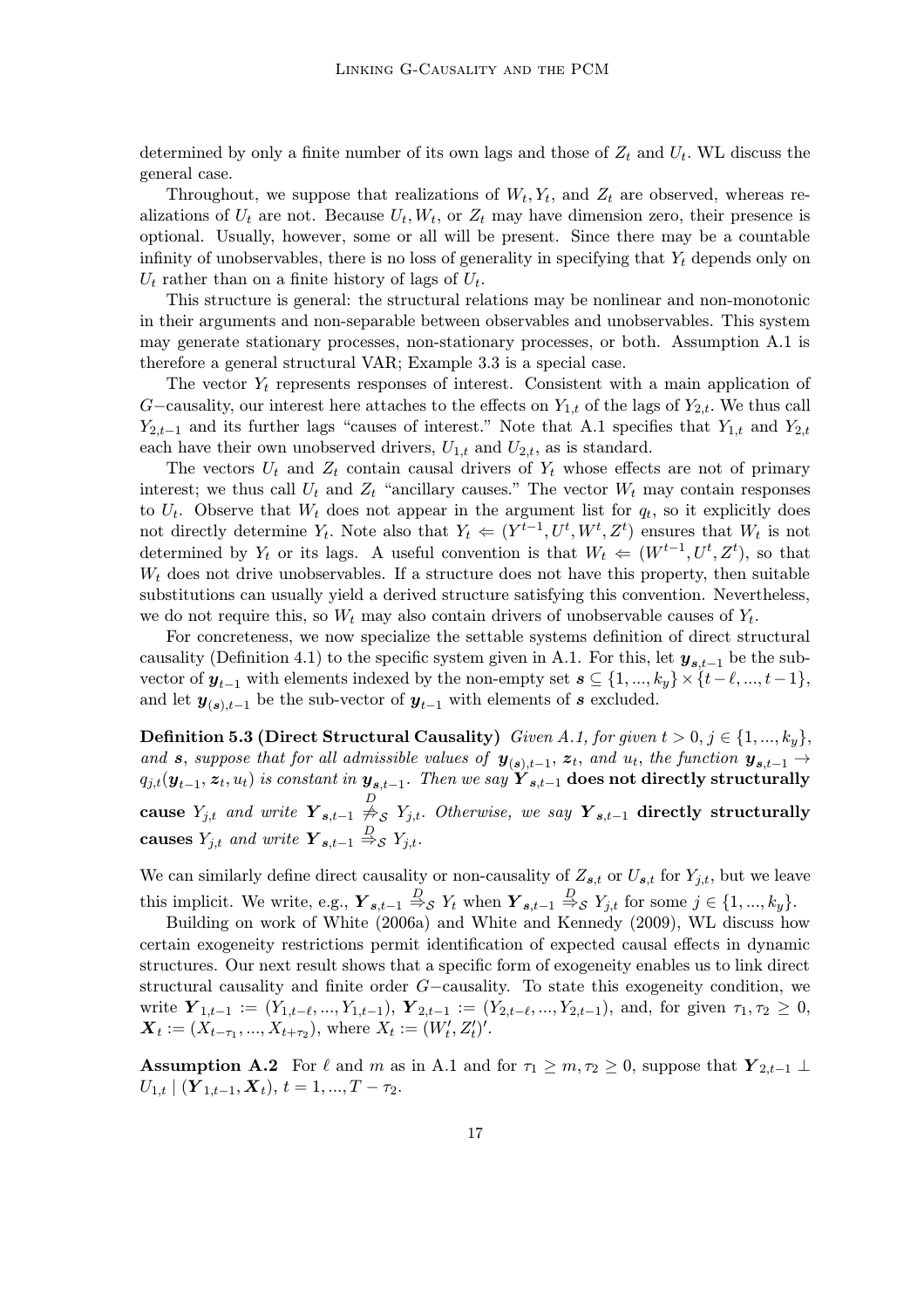The classical *strict exogeneity* condition specifies that  $(Y_{t-1}, Z_t) \perp U_{1,t}$ , which implies  $\mathbf{Y}_{2,t-1} \perp U_{1,t} \mid (\mathbf{Y}_{1,t-1}, \mathbf{Z}_t)$ . (Here,  $W_t$  can be omitted.) Assumption A.2 is a weaker requirement, as it may hold when strict exogeneity fails. Because of the conditioning involved, we call this conditional exogeneity. Chalak and White (2010) discuss structural restrictions for canonical settable systems that deliver conditional exogeneity. Below, we also discuss practical tests for this assumption.

Because of the finite numbers of lags involved in A.2, this is a finite-order conditional exogeneity assumption. For convenience and because no confusion will arise here, we simply refer to this as "conditional exogeneity."

Assumption A.2 ensures that expected direct effects of  $\mathbf{Y}_{2,t-1}$  on  $Y_{1,t}$  are identified. As WL note, it suffices for A.2 that  $U^{t-1} \perp U_{1,t} \mid (Y_0, Z^{t-1}, X_t)$  and  $\boldsymbol{Y}_{2,t-1} \perp (Y_0, Z^{t-\tau_1-1}) \mid$  $(\boldsymbol{Y}_{1,t-1}, \boldsymbol{X}_t)$ . Imposing  $U^{t-1} \perp U_{1,t} \mid (Y_0, Z^{t-1}, \boldsymbol{X}_t)$  is the analog of requiring that serial correlation is absent when lagged dependent variables are present. Imposing  $Y_{2,t-1}$  ⊥  $(Y_0, Z^{t-\tau_1-1}) \mid (\boldsymbol{Y}_{1,t-1}, \boldsymbol{X}_t)$  ensures that ignoring  $Y_0$  and omitting distant lags of  $Z_t$  from  $\mathbf{X}_t$  doesn't matter.

Our first result linking direct structural causality and G−causality shows that, given A.1 and A.2 and with proper choice of  $Q_t$  and  $S_t$ , G–causality implies direct structural causality.

**Proposition 5.4** Let A.1 and A.2 hold. If  $\mathbf{Y}_{2,t-1} \overset{D}{\nrightarrow} S$   $Y_{1,t}$ ,  $t = 1, 2, ...,$  then  $\mathbf{Y}_2$  does not finite order  $G$ −cause  $Y_1$  with respect to  $\boldsymbol{X}$ , i.e.,

$$
Y_{1,t} \perp \mathbf{Y}_{2,t-1} | \mathbf{Y}_{1,t-1}, \mathbf{X}_t, \quad t = 1, ..., T - \tau_2.
$$

In stating G non-causality, we make the explicit identifications  $Q_t = Y_{2,t-1}$  and  $S_t = X_t$ .

This result leads one to ask whether the converse relation also holds: does direct structural causality imply G−causality? Strictly speaking, the answer is no. WL discuss several examples. The main issue is that with suitably chosen causal and probabilistic relationships,  $\mathbf{Y}_{2,t-1}$  can cause  $Y_{1,t}$ , but  $\mathbf{Y}_{2,t-1}$  and  $Y_{1,t}$  can be independent, conditionally or unconditionally, i.e. Granger non-causal.

As WL further discuss, however, these examples are exceptional, in the sense that mild perturbations to their structure destroy the Granger non-causality. WL introduce a refinement of the notion of direct structural causality that accommodates these special cases and that does yield a converse result, permitting a characterization of structural and Granger causality. Let  $supp(Y_{1,t})$  denote the support of  $Y_{1,t}$ , i.e., the smallest set containing  $Y_{1,t}$  with probability 1, and let  $F_{1,t}(\cdot \mid \boldsymbol{Y}_{1,t-1}, \boldsymbol{X}_t)$  denote the conditional distribution function of  $U_{1,t}$  given  $\boldsymbol{Y}_{1,t-1}, \boldsymbol{X}_t$ . WL introduce the following definition:

**Definition 5.5** Suppose A.1 holds and that for given  $\tau_1 \geq m, \tau_2 \geq 0$  and for each  $y \in$ supp(Y<sub>1,t</sub>) there exists a  $\sigma(Y_{1,t-1}, X_t)$ −measurable version of the random variable

$$
\int 1\{q_{1,t}(\boldsymbol{Y}_{t-1},\boldsymbol{Z}_{t},\boldsymbol{u}_{1,t}) < y\} \; dF_{1,t}(\boldsymbol{u}_{1,t} \mid \boldsymbol{Y}_{1,t-1},\boldsymbol{X}_{t}).
$$

Then  $\overline{Y}_{2,t-1} \stackrel{D}{\nrightarrow} _{\mathcal{S}(Y_{1,t-1},\overline{X}_t)} Y_{1,t}$  (direct non-causality- $\sigma(Y_{1,t-1},\overline{X}_t)$  a.s.). If not,  $Y_{2,t-1}$  $\stackrel{D}{\Rightarrow}_{\mathcal{S}(\boldsymbol{Y}_{1,t-1},\boldsymbol{X}_t)} Y_{1,t}.$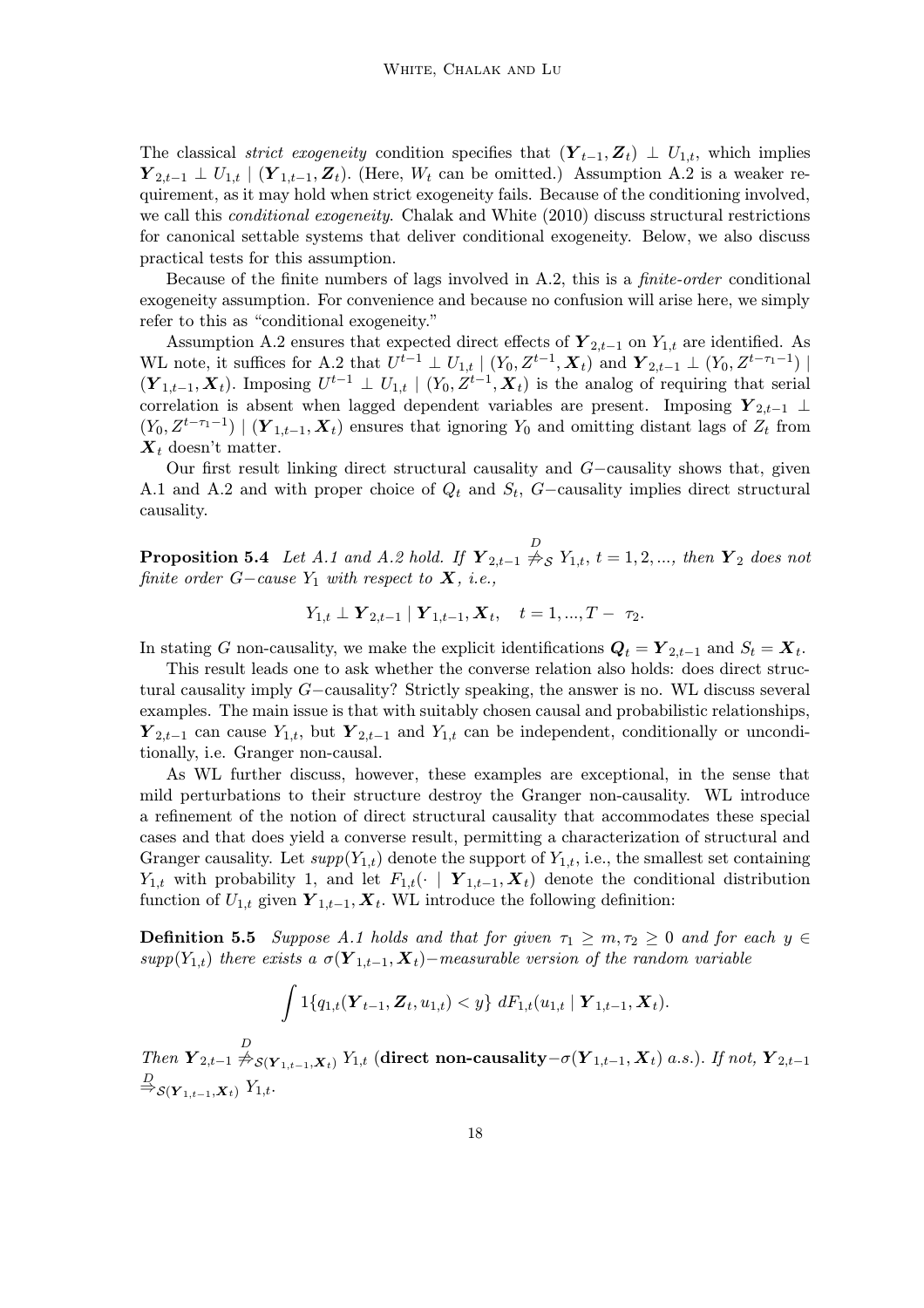For simplicity, we refer to this as *direct non-causality a.s.* The requirement that the integral in this definition is  $\sigma(Y_{1,t-1}, X_t)$ −measurable means that the integral does not depend on  $\mathbf{Y}_{2,t-1}$ , despite its appearance inside the integral as an argument of  $q_{1,t}$ . For this, it suffices that  $\mathbf{Y}_{2,t-1}$  does not directly cause  $Y_{1,t}$ ; but it is also possible that  $q_{1,t}$  and the conditional distribution of  $U_{1,t}$  given  $\boldsymbol{Y}_{1,t-1}, \boldsymbol{X}_t$  are in just the right relation to hide the structural causality. Without the ability to manipulate this distribution, the structural causality will not be detectable. One possible avenue to manipulating this distribution is to modify the choice of  $X_t$ , as there are often multiple choices for  $X_t$  that can satisfy A.2 (see White and Lu, 2010b). For brevity and because hidden structural causality is an exceptional circumstance, we leave aside further discussion of this possibility here. The key fact to bear in mind is that the causal concept of Definition 5.5 distinguishes between those direct causal relations that are empirically detectable and those that are not, for a given set of covariates  $\boldsymbol{X}_{t}$ .

We now give a structural characterization of G−causality for structural VARs:

**Theorem 5.6** Let A.1 and A.2 hold. Then  $\mathbf{Y}_{2,t-1} \overset{D}{\nrightarrow} s(\mathbf{Y}_{1,t-1}, \mathbf{X}_t)$   $Y_{1,t}$ ,  $t = 1, ..., T-\tau_2$ , if and only if

$$
Y_{1,t} \perp \mathbf{Y}_{2,t-1} | \mathbf{Y}_{1,t-1}, \mathbf{X}_t, \quad t = 1, ..., T - \tau_2,
$$

i.e.,  $Y_2$  does not finite-order G−cause  $Y_1$  with respect to  $X$ .

Thus, given conditional exogeneity of  $\mathbf{Y}_{2,t-1}$ , G non-causality implies direct non-causality a.s. and vice-versa, justifying tests of direct non-causality a.s. in structural VARs using tests for G−causality.

This result completes the desired linkage between G−causality and direct causality in the PCM. Because direct causality in the recursive PCM corresponds essentially to direct structural causality in canonical settable systems, and because the latter is essentially equivalent to G−causality, as just shown, direct causality in the PCM is essentially equivalent to G−causality, provided A.1 and A.2 hold.

#### 5.3 The Central Role of Conditional Exogeneity

To relate direct structural causality to G−causality, we maintain A.2, a specific conditional exogeneity assumption. Can this assumption be eliminated or weakened? We show that the answer is no: A.2 is in a precise sense a necessary condition. We also give a result supporting tests for conditional exogeneity.

First, we specify the sense in which conditional exogeneity is necessary for the equivalence of G−causality and direct structural causality.

**Proposition 5.7** Given A.1, suppose that  $\mathbf{Y}_{2,t-1} \overset{D}{\nrightarrow} S$   $Y_{1,t}$ ,  $t = 1, 2, ...$  . If A.2 does not hold, then for each t there exists  $q_{1,t}$  such that  $Y_{1,t} \perp Y_{2,t-1} | Y_{1,t-1}, X_t$  does not hold.

That is, if conditional exogeneity does not hold, then there are always structures that generate data exhibiting G−causality, despite the absence of direct structural causality. Because  $q_{1,t}$  is unknown, this worst case scenario can never be discounted. Further, as WL show, the class of worst case structures includes precisely those usually assumed in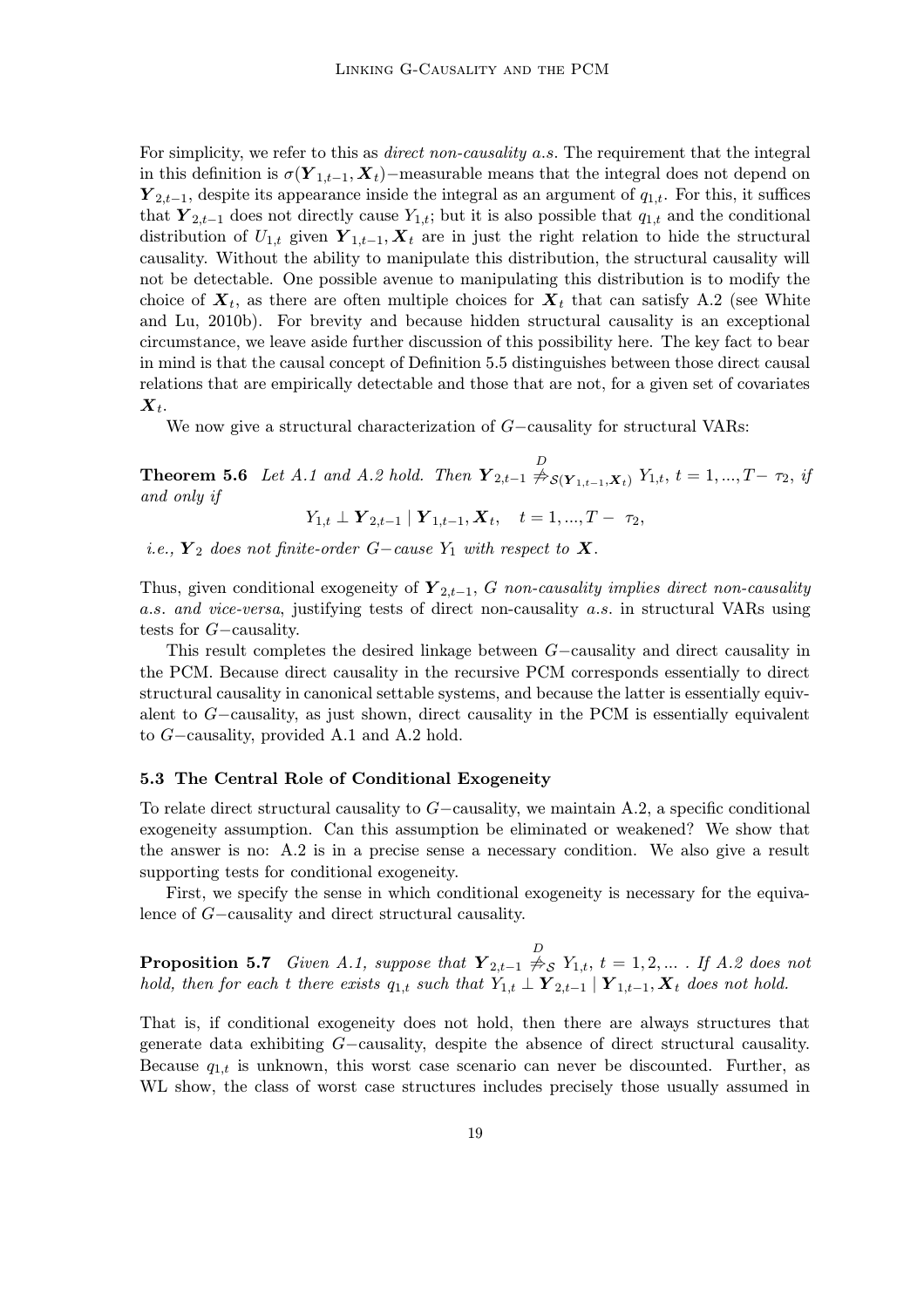applications, namely separable structures (e.g.,  $Y_{1,t} = q_{1,t}(Y_{1,t-1}, Z_t) + U_{1,t}$ ), as well as the more general class of invertible structures. Thus, in the cases typically assumed in the literature, the failure of conditional exogeneity guarantees G−causality in the absence of structural causality. We state this formally as a corollary.

**Corollary 5.8** Given A.1 with  $\mathbf{Y}_{2,t-1} \overset{D}{\neq_S} Y_{1,t}$ ,  $t = 1, 2, ...,$  suppose that  $q_{1,t}$  is invertible in the sense that  $Y_{1,t} = q_{1,t}(Y_{1,t-1}, Z_t, U_{1,t})$  implies the existence of  $\xi_{1,t}$  such that  $U_{1,t} =$  $\xi_{1,t}(\boldsymbol{Y}_{1,t-1}, \boldsymbol{Z}_t, Y_{1,t}), t = 1, 2, ...$  If A.2 fails, then  $Y_{1,t} \perp Y_{2,t-1} | Y_{1,t-1}, X_t$  fails, t =  $1, 2, \ldots$ 

Together with Theorem 5.6, this establishes that in the absence of direct causality and for the class of invertible structures predominant in applications, conditional exogeneity is necessary and sufficient for G non-causality.

Tests of conditional exogeneity for the general separable case follow from:

**Proposition 5.9** Given A.1, suppose that  $E(Y_{1,t}) < \infty$  and that

$$
q_{1,t}(\boldsymbol{Y}_{t-1}, \boldsymbol{Z}_{t}, U_{1,t}) = \zeta_t(\boldsymbol{Y}_{t-1}, \boldsymbol{Z}_{t}) + v_t(\boldsymbol{Y}_{1,t-1}, \boldsymbol{Z}_{t}, U_{1,t}),
$$

where  $\zeta_t$  and  $v_t$  are unknown measurable functions. Let  $\varepsilon_t := Y_{1,t} - E(Y_{1,t}|\boldsymbol{Y}_{t-1}, \boldsymbol{X}_t)$ . If A.2 holds, then

$$
\varepsilon_{t} = v_{t}(\boldsymbol{Y}_{1,t-1}, \boldsymbol{Z}_{t}, U_{1,t}) - E(v_{t}(\boldsymbol{Y}_{1,t-1}, \boldsymbol{Z}_{t}, U_{1,t}) | \boldsymbol{Y}_{1,t-1}, \boldsymbol{X}_{t}) \nE(\varepsilon_{t} | \boldsymbol{Y}_{t-1}, \boldsymbol{X}_{t}) = E(\varepsilon_{t} | \boldsymbol{Y}_{1,t-1}, \boldsymbol{X}_{t}) = 0 \quad and \n\boldsymbol{Y}_{2,t-1} \perp \varepsilon_{t} | \boldsymbol{Y}_{1,t-1}, \boldsymbol{X}_{t}.
$$
\n(5)

Tests based on this result detect the failure of A.2, given separability. Such tests are feasible because even though the regression error  $\varepsilon_t$  is unobserved, it can be consistently estimated, say as  $\hat{\varepsilon}_t := Y_{1,t} - \hat{E}(Y_{1,t} | \boldsymbol{Y}_{t-1}, \boldsymbol{X}_t)$ , where  $\hat{E}(Y_{1,t} | \boldsymbol{Y}_{t-1}, \boldsymbol{X}_t)$  is a parametric or nonparametric estimator of  $E(Y_{1,t}|\boldsymbol{Y}_{t-1}, \boldsymbol{X}_t)$ . These estimated errors can then be used to test (5). If we reject (5), then we must reject A.2. We discuss a practical procedure in the next section. WL provide additional discussion.

WL also discuss dropping the separability assumption. For brevity, we maintain separability here. Observe that under the null of direct non-causality,  $q_{1,t}$  is necessarily separable, as then  $\zeta_t$  is the zero function.

# 6. Testing Direct Structural Causality

Here, we discuss methods for testing direct structural causality. First, we discuss a general approach that combines tests of  $G$  non-causality  $(GN)$  and conditional exogeneity  $(CE)$ . Then we describe straightforward practical methods for implementing the general approach.

#### 6.1 Combining Tests for GN and CE

Theorem 5.6 implies that if we test and reject GN, then we must reject either direct structural non-causality (SN) or CE, or both. If CE is maintained, then we can directly test SN by testing GN; otherwise, a direct test is not available.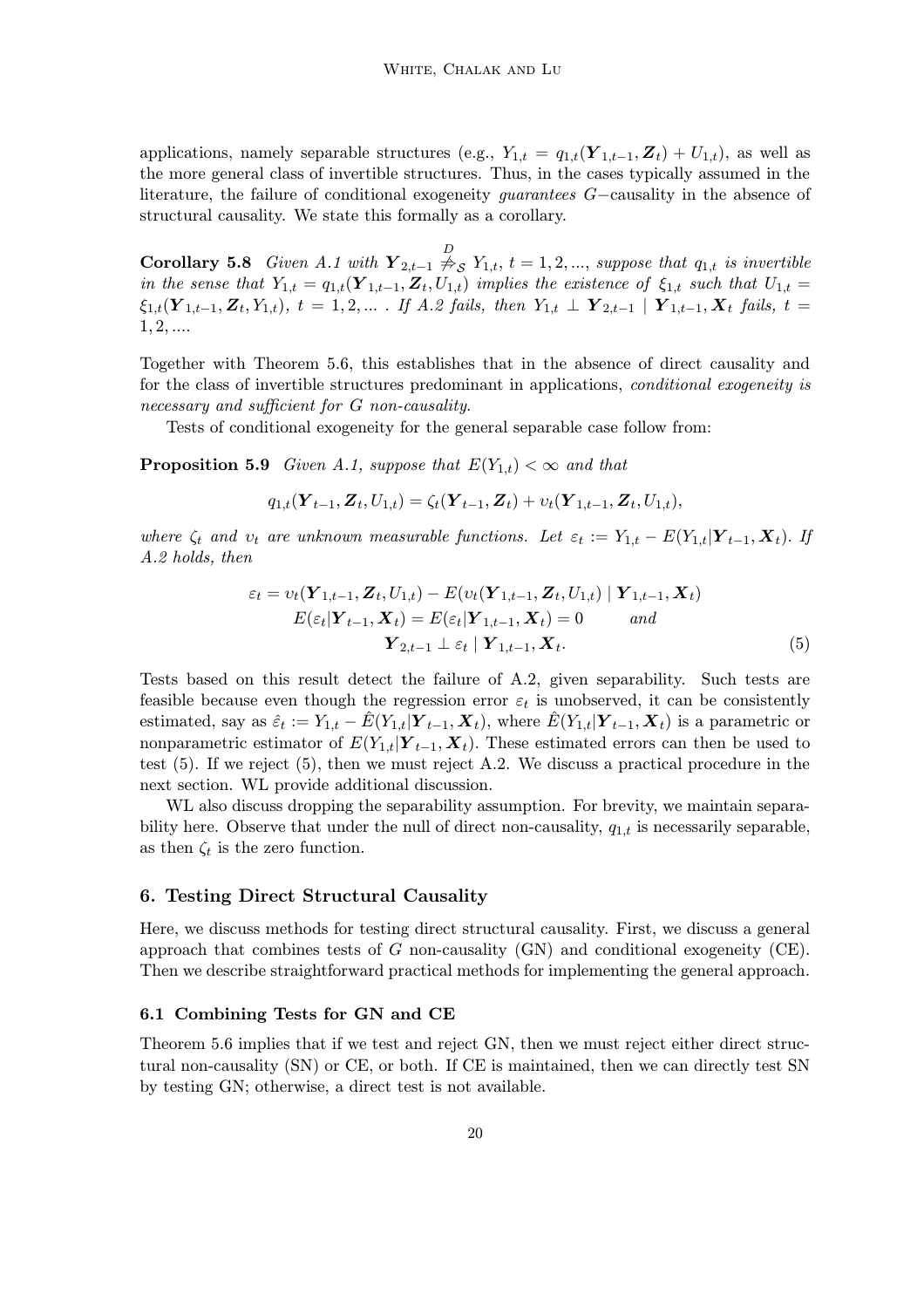Similarly, under the traditional separability assumption, Corollary 5.8 implies that if we test and reject CE, then we must reject either SN or GN (or both). If GN is maintained, then we can directly test SN by testing CE; otherwise, a direct test is not available.

When neither CE nor GN is maintained, no direct test of SN is possible. Nevertheless, we can test structural causality indirectly by combining the results of the GN and CE tests to isolate the source of any rejections. WL propose the following indirect test:

- (1) Reject SN if either:
	- (i) the CE test fails to reject and the GN test rejects; or
	- (ii) the CE test rejects and the GN test fails to reject.

If these rejection conditions do not hold, however, we cannot just decide to "accept" (i.e., fail to reject) SN. As WL explain in detail, difficulties arise when CE and GN both fail, as failing to reject SN here runs the risk of Type II error, whereas rejecting SN runs the risk of Type I error. We resolve this dilemma by specifying the further rules:

- (2) Fail to reject SN if the CE and GN tests both fail to reject;
- (3) Make no decision as to SN if the CE and GN tests both reject.

In the latter case, we conclude only that CE and GN both fail, thereby obstructing structural inference. This sends a clear signal that the researcher needs to revisit the model specification, with particular attention to specifying covariates sufficient to ensure conditional exogeneity.

Because of the structure of this indirect test, it is not enough simply to consider its level and power. We must also account for the possibility of making no decision. For this, define

$$
p := P[
$$
wrongly make a decision ]  
=  $P[$  fail to reject CE or GN | CE is false and GN is false ]  
 $q := P[$ wrongly make no decision ]  
=  $P[$  reject CE and GN | CE is true or GN is true ].

These are the analogs of the probabilities of Type I and Type II errors for the "no decision" action. We would like these probabilities to be small. Next, we consider

 $\alpha^*$  := P[ reject SN or make no decision | CE is true and GN is true ]

 $\pi^* := P$  reject SN | exactly one of CE and GN is true ].

These quantities correspond to notions of level and power, but with the sample space restricted to the subset on which CE is true or GN is true, that is, the space where a decision can be made. Thus,  $\alpha^*$  differs from the standard notion of level, but it does capture the probability of taking an incorrect action when SN (the null) holds in the restricted sample space, i.e., when CE and GN are both true. Similarly,  $\pi^*$  captures the probability of taking the correct action when SN does not hold in the restricted sample space. We would like the "restricted level"  $\alpha^*$  to be small and the "restricted power"  $\pi^*$  to be close to one.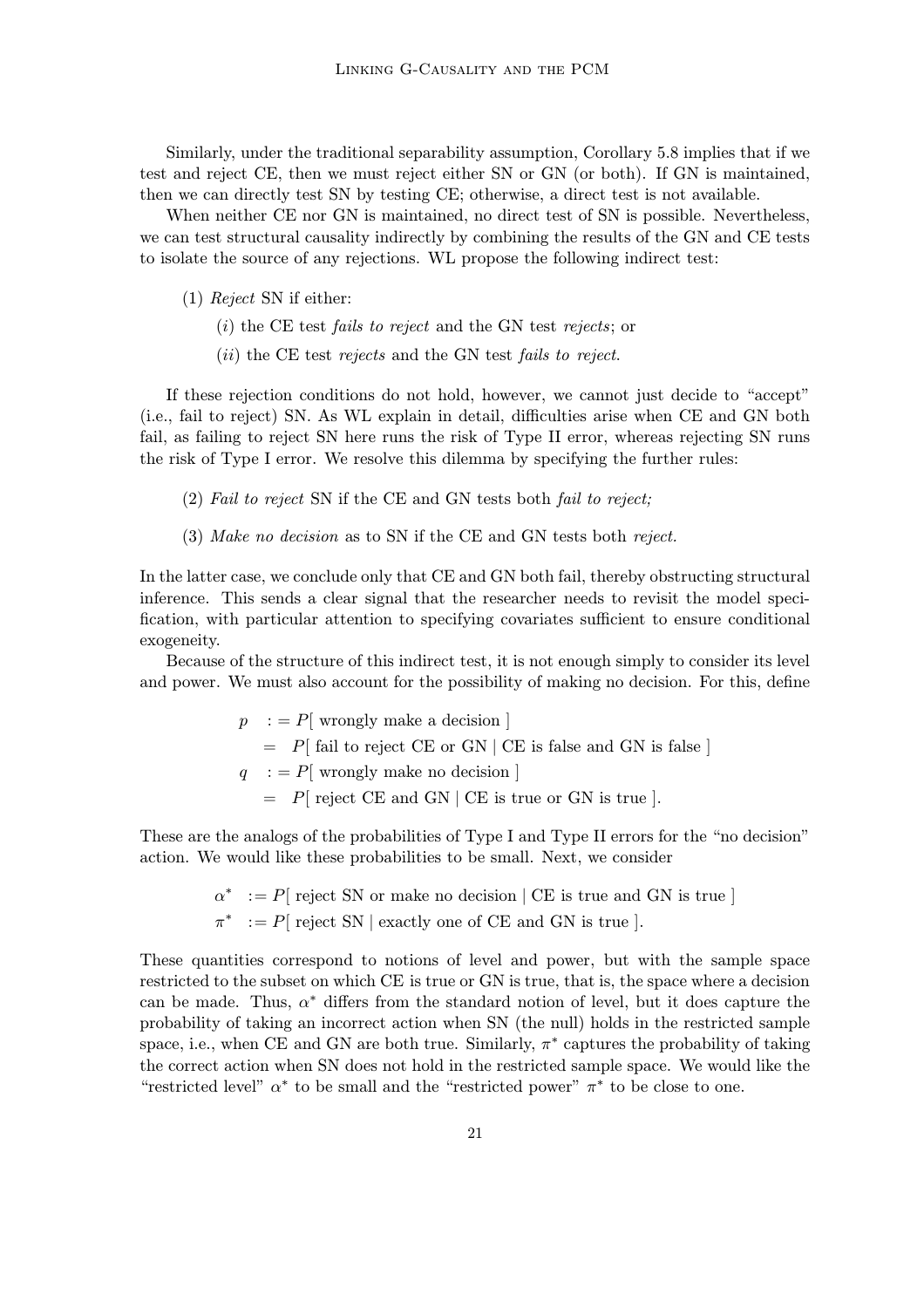WL provide useful bounds on the asymptotic properties  $(T \to \infty)$  of the sample-size T values of the probabilities defined above,  $p_T$ ,  $q_T$ ,  $\alpha^*_T$ , and  $\pi^*_T$ :

**Proposition 6.1** Suppose that for  $T = 1, 2, ...$  the significance levels of the CE and GN tests are  $\alpha_{1T}$  and  $\alpha_{2T}$ , respectively, and that  $\alpha_{1T} \rightarrow \alpha_1 < .5$  and  $\alpha_{2T} \rightarrow \alpha_2 < .5$ . Suppose the powers of the CE and GN tests are  $\pi_{1T}$  and  $\pi_{2T}$ , respectively, and that  $\pi_{1T} \rightarrow 1$  and  $\pi_{2T} \rightarrow 1$ . Then

$$
p_T \rightarrow 0, \qquad \limsup q_T \le \max\{\alpha_1, \alpha_2\},
$$
  
\n
$$
|\alpha_1 - \alpha_2| \le \liminf \alpha_T^* \le \limsup \alpha_T^* \le \alpha_1 + \alpha_2 + \min\{\alpha_1, \alpha_2\}, \qquad and
$$
  
\n
$$
\min\{1 - \alpha_1, 1 - \alpha_2\} \le \liminf \pi_T^* \le \limsup \pi_T^* \le \max\{1 - \alpha_1, 1 - \alpha_2\}.
$$

When  $\pi_{1T} \to 1$  and  $\pi_{2T} \to 1$ , one can also typically ensure  $\alpha_1 = 0$  and  $\alpha_2 = 0$  by suitable choice of an increasing sequence of critical values. In this case,  $q_T \to 0$ ,  $\alpha_T^* \to 0$ , and  $\pi^*_T \to 1$ . Because GN and CE tests will not be consistent against every possible alternative, weaker asymptotic bounds on the level and power of the indirect test hold for these cases by Proposition 8.1 of WL. Thus, whenever possible, one should carefully design GN and CE tests to have power against particularly important or plausible alternatives. See WL for further discussion.

# 6.2 Practical Tests for GN and CE

To test GN and CE, we require tests for conditional independence. Nonparametric tests for conditional independence consistent against arbitrary alternatives are readily available (e.g., Linton and Gozalo, 1997; Fernandes and Flores, 2001; Delgado and Gonzalez-Manteiga, 2001; Su and White, 2007a, 2007b, 2008; Song, 2009; Huang and White, 2009). In principle, one can apply any of these to consistently test GN and CE.

But nonparametric tests are often not practical, due to the typically modest number of time-series observations available relative to the number of relevant observable variables. In practice, researchers typically use parametric methods. These are convenient, but they may lack power against important alternatives. To provide convenient procedures for testing GN and CE with power against a wider range of alternatives, WL propose augmenting standard tests with neural network terms, motivated by the "QuickNet" procedures introduced by White (2006b) or the extreme learning machine (ELM) methods of (Huang, Zhu, and Siew, 2006). We now provide explicit practical methods for testing GN and CE for a leading class of structures obeying A.1.

#### 6.2.1 Testing Granger Non-Causality

Standard tests for finite-order G−causality (e.g., Stock and Watson, 2007, p. 547) typically assume a linear regression, such as<sup>3</sup>

$$
E(Y_{1,t}|\boldsymbol{Y}_{t-1}, \boldsymbol{X}_t) = \alpha_0 + \boldsymbol{Y}'_{1,t-1}\rho_0 + \boldsymbol{Y}'_{2,t-1}\beta_0 + \boldsymbol{X}'_t\beta_1.
$$

<sup>3.</sup> For notational convenience, we undertand that all regressors have been recast as vectors containing the referenced elements.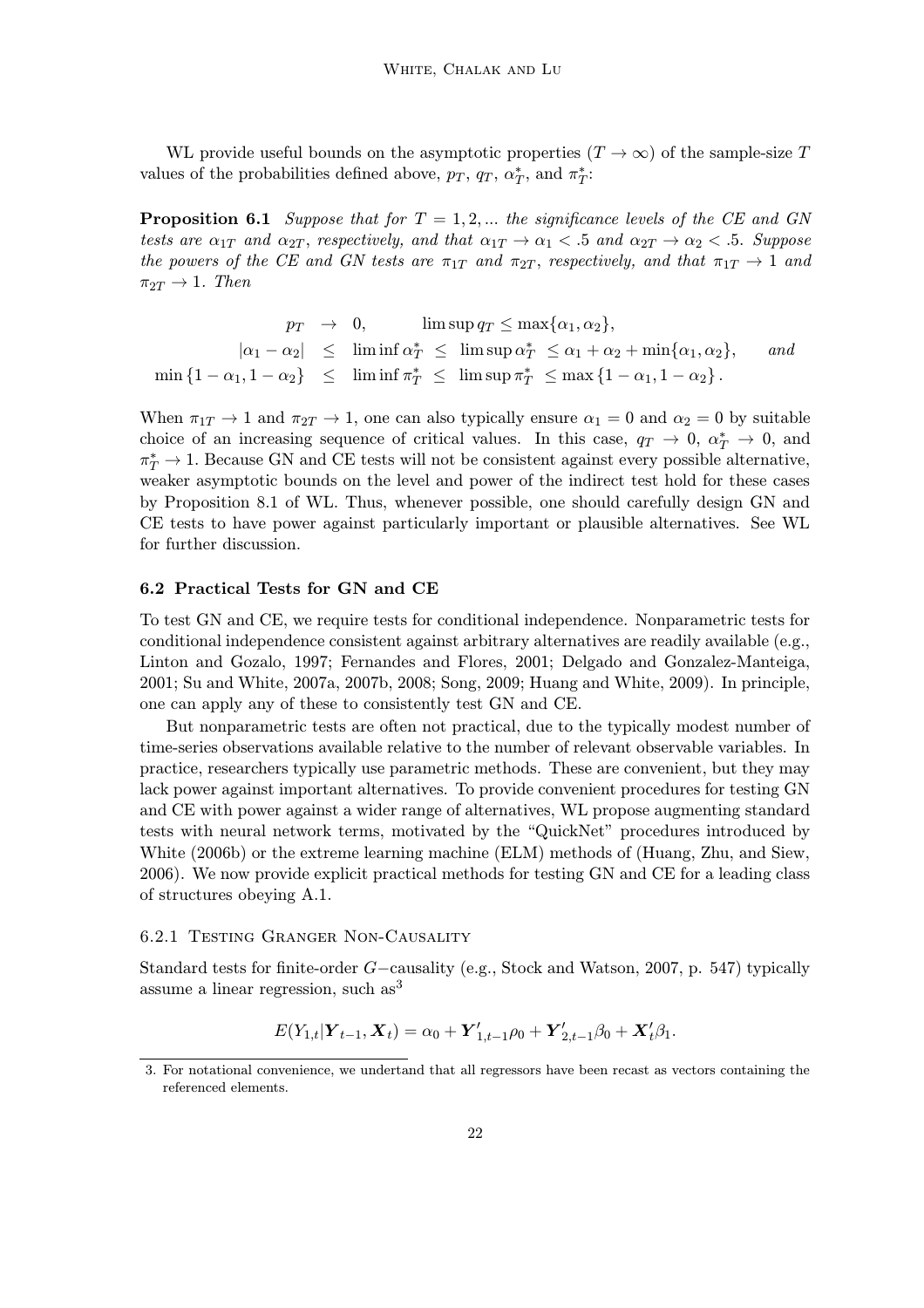For simplicity, we let  $Y_{1,t}$  be a scalar here. The extension to the case of vector  $Y_{1,t}$  is completely straightforward. Under the null of GN, i.e.,  $Y_{1,t} \perp Y_{2,t-1} | Y_{1,t-1}, X_t$ , we have  $\beta_0 = 0$ . The standard procedure therefore tests  $\beta_0 = 0$  in the regression equation

$$
Y_{1,t} = \alpha_0 + \mathbf{Y}'_{1,t-1}\rho_0 + \mathbf{Y}'_{2,t-1}\beta_0 + \mathbf{X}'_t\beta_1 + \varepsilon_t.
$$
 (GN Test Regression 1)

If we reject  $\beta_0 = 0$ , then we also reject GN. But if we don't reject  $\beta_0 = 0$ , care is needed, as not all failures of GN will be indicated by  $\beta_0 \neq 0$ .

Observe that when CE holds and if GN Test Regression 1 is correctly specified, i.e., the conditional expectation  $E(Y_{1,t}|\boldsymbol{Y}_{t-1}, \boldsymbol{X}_t)$  is indeed linear in the conditioning variables, then  $\beta_0$  represents precisely the direct structural effect of  $\mathbf{Y}_{2,t-1}$  on  $Y_{1,t}$ . Thus, GN Test Regression 1 may not only permit a test of GN, but it may also provide a consistent estimate of the direct structural effect of interest.

To mitigate specification error and gain power against a wider range of alternatives, WL propose augmenting GN Test Regression 1 with neural network terms, as in White's (2006b, p. 476) QuickNet procedure. This involves testing  $\beta_0 = 0$  in

$$
Y_{1,t} = \alpha_0 + \mathbf{Y}'_{1,t-1}\rho_0 + \mathbf{Y}'_{2,t-1}\beta_0 + \mathbf{X}'_t\beta_1 + \sum_{j=1}^r \psi(\mathbf{Y}'_{1,t-1}\gamma_{1,j} + \mathbf{X}'_t\gamma_j)\beta_{j+1} + \varepsilon_t.
$$

(GN Test Regression 2)

Here, the activation function  $\psi$  is a generically comprehensively revealing (GCR) function (see Stinchcombe and White, 1998). For example,  $\psi$  can be the logistic cdf  $\psi(z) = 1/(1 +$  $\exp(-z)$ ) or a ridgelet function, e.g.,  $\psi(z) = (-z^5 + 10z^3 - 15z) \exp(-0.5z^2)$  (see, for example, Candès, 1999). The integer r lies between 1 and  $\bar{r}$ , the maximum number of hidden units. We randomly choose  $(\gamma_{0i}, \gamma_i)$  as in White (2006b, p. 477).

Parallel to our comment above about estimating direct structural effects of interest, we note that given A.1, A.2, and some further mild regularity conditions, such effects can be identified and estimated from a neural network regression of the form

$$
Y_{1,t} = \alpha_0 + \mathbf{Y}'_{1,t-1}\rho_0 + \mathbf{Y}'_{2,t-1}\beta_0 + \mathbf{X}'_t\beta_1
$$
  
+ 
$$
\sum_{j=1}^r \psi(\mathbf{Y}'_{1,t-1}\gamma_{1,j} + \mathbf{Y}'_{2,t-1}\gamma_{2,j} + \mathbf{X}'_t\gamma_{3,j})\beta_{j+1} + \varepsilon_t.
$$

Observe that this regression includes  $Y_{2,t-1}$  inside the hidden units. With r chosen sufficiently large, this permits the regression to achieve a sufficiently close approximation to  $E(Y_{1,t}|\boldsymbol{Y}_{t-1}, \boldsymbol{X}_t)$  and its derivatives (see Hornik, Stinchcombe, and White (1990) and Gallant and White (1992)) that regression misspecification is not such an issue. In this case, the derivative of the estimated regression with respect to  $\mathbf{Y}_{2,t-1}$  well approximates

$$
(\partial/\partial \mathbf{y}_2) E(Y_{1,t} | \mathbf{Y}_{1,t-1}, \mathbf{Y}_{2,t-1} = \mathbf{y}_2, \mathbf{X}_t) = E[ (\partial/\partial \mathbf{y}_2) q_{1,t}(\mathbf{Y}_{1,t-1}, \mathbf{y}_2, \mathbf{Z}_t, U_{1,t}) | \mathbf{Y}_{1,t-1}, \mathbf{X}_t].
$$

This quantity is the *covariate conditioned expected marginal direct effect of*  $Y_{2,t-1}$  on  $Y_{1,t}$ .

Although it is possible to base a test for GN on these estimated effects, we do not propose this here, as the required analysis is much more involved than that associated with GN Test Regression 2.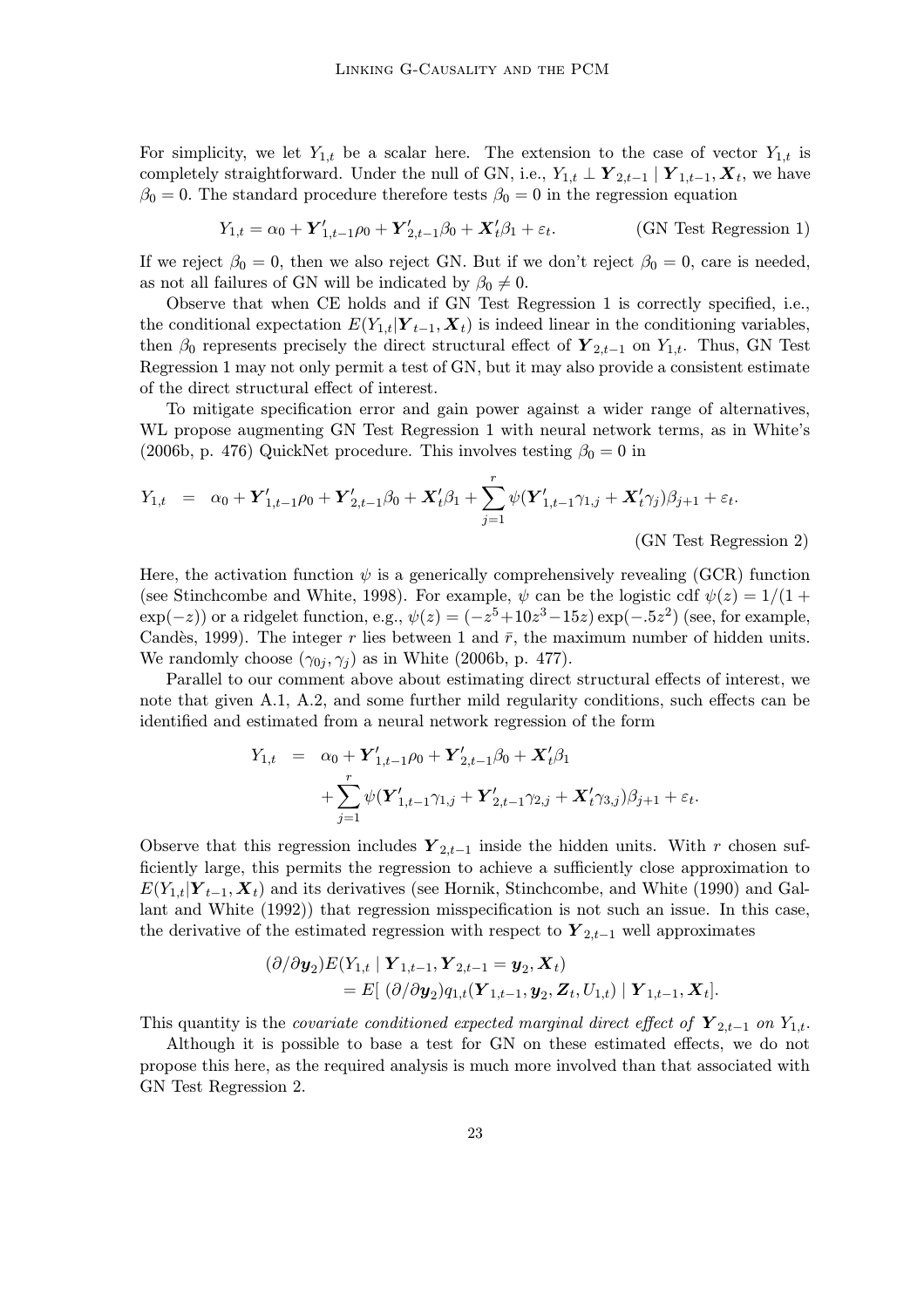Finally, to gain additional power WL propose tests using transformations of  $Y_{1,t}$ ,  $Y_{1,t-1}$ , and  $Y_{2,t-1}$ , as  $Y_{1,t} \perp Y_{2,t-1} | Y_{1,t-1}, X_t$  implies  $f(Y_{1,t}) \perp g(Y_{2,t-1}) | Y_{1,t-1}, X_t$  for all measurable f and g. One then tests  $\beta_{1,0} = 0$  in

$$
\psi_1(Y_{1,t}) = \alpha_{1,0} + \psi_2(\mathbf{Y}_{1,t-1})'\rho_{1,0} + \psi_3(\mathbf{Y}_{2,t-1})'\beta_{1,0} + \mathbf{X}'_t\beta_{1,1} + \sum_{j=1}^r \psi(\mathbf{Y}'_{1,t-1}\gamma_{1,1,j} + \mathbf{X}'_t\gamma_{1,j})\beta_{1,j+1} + \eta_t.
$$
 (GN Test Regression 3)

We take  $\psi_1$  and the elements of the vector  $\psi_3$  to be GCR, e.g., ridgelets or the logistic cdf. The choices of  $\gamma$ , r, and  $\psi$  are as described above. Here,  $\psi_2$  can be the identity  $(\psi_2(\mathbf{Y}_{1,t-1}) = \mathbf{Y}_{1,t-1}),$  its elements can coincide with  $\psi_1$ , or it can be a different GCR function.

# 6.2.2 Testing Conditional Exogeneity

Testing conditional exogeneity requires testing A.2, i.e.,  $\mathbf{Y}_{2,t-1} \perp U_{1,t} | \mathbf{Y}_{1,t-1}, \mathbf{X}_t$ . Since  $U_{1,t}$  is unobservable, we cannot test this directly. But with separability (which holds under the null of direct structural non-causality), Proposition 5.9 shows that  $Y_{2,t-1} \perp U_{1,t}$  $\boldsymbol{Y}_{1,t-1}, \boldsymbol{X}_t$  implies  $\boldsymbol{Y}_{2,t-1} \perp \varepsilon_t \mid \boldsymbol{Y}_{1,t-1}, \boldsymbol{X}_t$ , where  $\varepsilon_t := Y_{1,t} - E(Y_{1,t} | \boldsymbol{Y}_{t-1}, \boldsymbol{X}_t)$ . With correct specification of  $E(Y_{1,t}|\boldsymbol{Y}_{t-1}, \boldsymbol{X}_t)$  in either GN Test Regression 1 or 2 (or some other appropriate regression), we can estimate  $\varepsilon_t$  and use these estimates to test  $\boldsymbol{Y}_{2,t-1} \perp \varepsilon_t$  $Y_{1,t-1}, X_t$ . If we reject this, then we also must reject CE. We describe the procedure in detail below.

As WL discuss, such a procedure is not "watertight," as this method may miss certain alternatives to CE. But, as it turns out, there is no completely infallible method. By offering the opportunity of falsification, this method provides crucial insurance against being naively misled into inappropriate causal inferences. See WL for further discussion.

The first step in constructing a practical test for CE is to compute estimates of  $\varepsilon_t$ , say  $\hat{\varepsilon}_t$ . This can be done in the obvious way by taking  $\hat{\varepsilon}_t$  to be the estimated residuals from a suitable regression. For concreteness, suppose this is either GN Test Regression 1 or 2.

The next step is to use  $\hat{\varepsilon}_t$  to test  $\boldsymbol{Y}_{2,t-1} \perp \varepsilon_t | \boldsymbol{Y}_{1,t-1}, \boldsymbol{X}_t$ . WL recommend doing this by estimating the following analog of GN Test Regression 3:

$$
\psi_1(\hat{\varepsilon}_t) = \alpha_{2,0} + \psi_2 (\mathbf{Y}_{1,t-1})' \rho_{2,0} + \psi_3 (\mathbf{Y}_{2,t-1})' \beta_{2,0} + \mathbf{X}_t' \beta_{2,1} + \sum_{j=1}^r \psi (\mathbf{Y}_{1,t-1}' \gamma_{2,1,j} + \mathbf{X}_t' \gamma_{2,j}) \beta_{2,j+1} + \eta_t.
$$
 (CE Test Regression)

Note that the right-hand-side regressors are identical to those of GN Test Regression 3; we just replace the dependent variable  $\psi_1(Y_{1,t})$  for GN with  $\psi_1(\hat{\varepsilon}_t)$  for CE. Nevertheless, the transformations  $\psi_1$ ,  $\psi_2$ , and  $\psi_3$  here may differ from those of GN Test Regression 3. To keep the notation simple, we leave these possible differences implicit. To test CE using this regression, we test the null hypothesis  $\beta_{2,0} = 0$ : if we reject  $\beta_{2,0} = 0$ , then we reject CE.

As WL explain, the fact that  $\hat{\epsilon}_t$  is obtained from a "first-stage" estimation (GN) involving potentially the same regressors as those appearing in the CE regression means that choosing  $\psi_1(\hat{\varepsilon}_t) = \hat{\varepsilon}_t$  can easily lead to a test with no power. For CE, WL thus recommend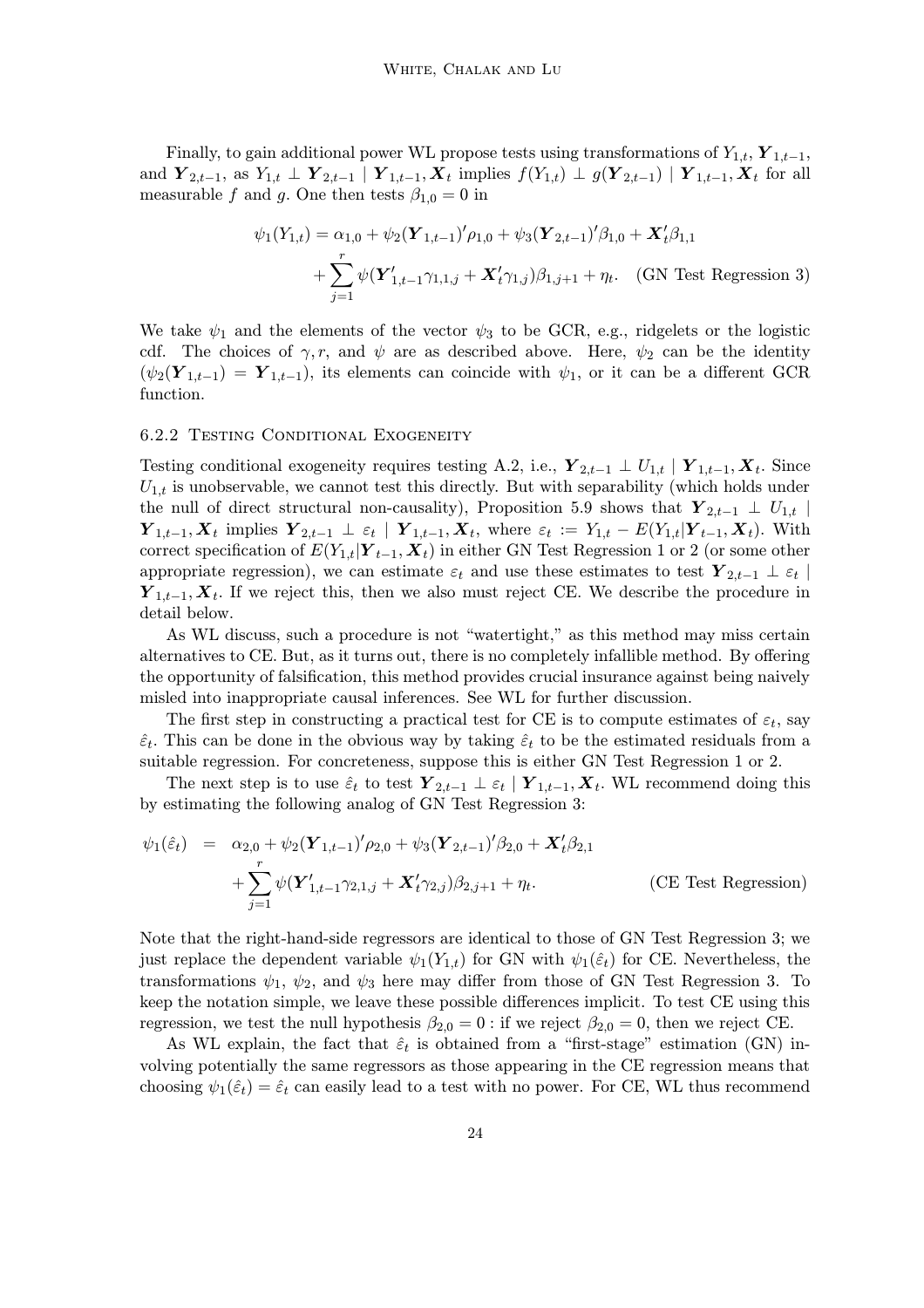choosing  $\psi_1$  to be GCR. Alternatively, non-GCR choices may be informative, such as

$$
\psi_1(\hat{\varepsilon}_t) = |\hat{\varepsilon}_t|, \qquad \psi_1(\hat{\varepsilon}_t) = \hat{\varepsilon}_t(\lambda - 1\{\hat{\varepsilon}_t < 0\}), \quad \lambda \in (0, 1), \qquad \text{or} \qquad \psi_1(\hat{\varepsilon}_t) = \hat{\varepsilon}_t^2.
$$

Significantly, the asymptotic sampling distributions needed to test  $\beta_{2,0} = 0$  will generally be impacted by the first-stage estimation. Handling this properly is straightforward, but somewhat involved. To describe a practical method, we denote the first-stage (GN) estimator as  $\hat{\theta}_{1,T} := (\hat{\alpha}_{1,T}, \hat{\rho}_{1,T}, \hat{\beta}'_{1,0,T}, \hat{\beta}'_{1,1,T}, ..., \hat{\beta}_{1,r+1,T})'$ , computed from GN Test Regression 1 (r = 0) or 2 (r > 0). Let the second stage (CE) regression estimator be  $\hat{\theta}_{2,T}$ ; this contains the estimated coefficients for  $\mathbf{Y}_{2,t-1}$ , say  $\hat{\beta}_{2,0,T}$ , which carry the information about CE. Under mild conditions, a central limit theorem ensures that

$$
\sqrt{T}(\hat{\theta}_T - \theta_0) \stackrel{d}{\rightarrow} N(0, C_0),
$$

where  $\hat{\theta}_T := (\hat{\theta}'_{1,T}, \hat{\theta}'_{2,T})'$ ,  $\theta_0 := \text{plim}(\hat{\theta}_T)$ , convergence in distribution as  $T \to \infty$  is denoted  $\stackrel{d}{\rightarrow}$ , and  $N(0, C_0)$  denotes the multivariate normal distribution with mean zero and covariance matrix  $C_0 := A_0^{-1} B_0 A_0^{-1}$ , where

$$
A_0 := \left[ \begin{array}{cc} A_{011} & \mathbf{0} \\ A_{021} & A_{022} \end{array} \right]
$$

is a two-stage analog of the log-likelihood Hessian and  $B_0$  is an analog of the information matrix. See White  $(1994, pp. 103 - 108)$  for specifics.<sup>4</sup> This fact can then be use to construct a well behaved test for  $\beta_{2,0} = 0$ .

Constructing this test is especially straightforward when the regression errors of the GN and CE regressions,  $\varepsilon_t$  and  $\eta_t$ , are suitable martingale differences. Then  $B_0$  has the form

$$
B_0 := \left[ \begin{array}{cc} E[ \ Z_t \ \varepsilon_t \ \varepsilon'_t \ Z'_t \end{array} \right] \quad E[ \ Z_t \ \varepsilon_t \ \eta'_t \ Z'_t \ ] \ \left[ E[ \ Z_t \ \eta_t \ \varepsilon'_t \ Z'_t \end{array} \right],
$$

where the CE regressors  $\mathcal{Z}_t$  are measurable- $\sigma(\mathcal{X}_t)$ ,  $\mathcal{X}_t := (vec[\boldsymbol{Y}_{t-1}]', vec[\boldsymbol{X}_t]')', \varepsilon_t :=$  $Y_{1,t} - E(Y_{1,t} \mid \mathcal{X}_t)$ , and  $\eta_t := \psi_1(\varepsilon_t) - E[\psi_1(\varepsilon_t) \mid \mathcal{X}_t]$ . For this, it suffices that  $U_{1,t} \perp$  $(Y^{t-\ell-1}, X^{t-\tau_1-1}) \mid \mathcal{X}_t$ , as WL show. This memory condition is often plausible, as it says that the more distant history  $(Y^{t-\ell-1}, X^{t-\tau_1-1})$  is not predictive for  $U_{1,t}$ , given the more recent history  $\mathcal{X}_t$  of  $(Y^{t-1}, X^{t+\tau_2})$ . Note that separability is not needed here.

The details of  $C_0$  can be involved, especially with choices like  $\psi_1(\hat{\varepsilon}_t) = |\hat{\varepsilon}_t|$ . But this is a standard m−estimation setting, so we can avoid explicit estimation of  $C_0$ : suitable bootstrap methods deliver valid critical values, even without the martingale difference property (see, e.g., Gonçalves and White, 2004; Kiefer and Vogelsang, 2002, 2005; Politis, 2009).

An especially appealing method is the *weighted bootstrap* (Ma and Kosorok, 2005), which works under general conditions, given the martingale difference property. To implement this, for  $i = 1, ..., n$  generate sequences  $\{W_{t,i}, t = 1, ..., T\}$  of IID positive scalar weights with  $E(\mathcal{W}_{t,i}) = 1$  and  $\sigma_{\mathcal{W}}^2 := var(\mathcal{W}_{t,i}) = 1$ . For example, take  $\mathcal{W}_{t,i} \sim \chi_1^2/\sqrt{2} + (1 - 1/\sqrt{2})$ , where  $\chi_1^2$  is chi-squared with one degree of freedom. The weights should be independent of

<sup>4.</sup> The regularity conditions include plausible memory and moment requirements, together with certain smoothness and other technical conditions.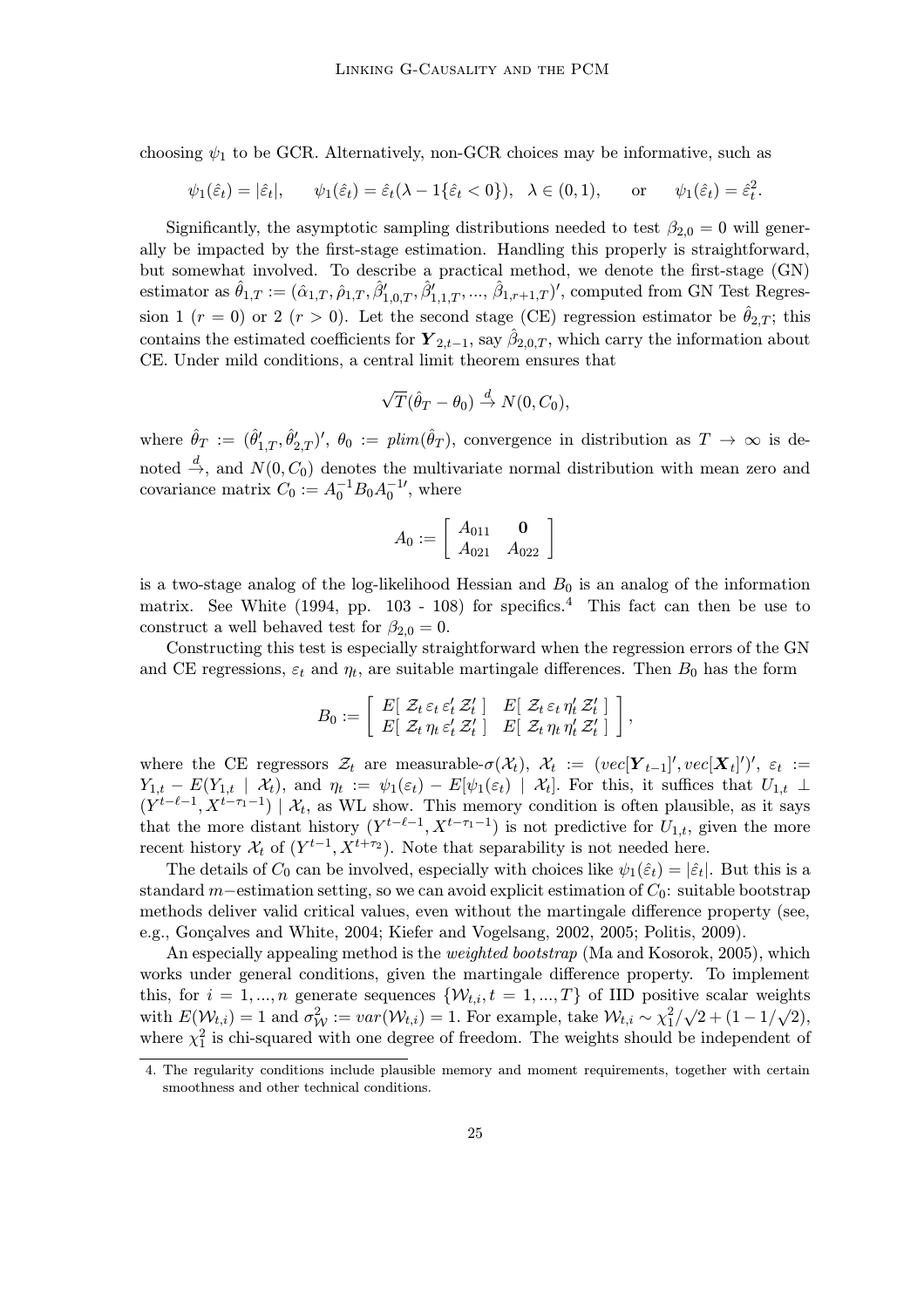the sample data and of each other. Then compute estimators  $\hat{\theta}_{T,i}$  by weighted least squares applied to the GN and CE regressions using (the same) weights  $\{W_{t,i}, t = 1, ..., T\}$ . By Ma and Kosorok (2005, theorem 2), the random variables

$$
\sqrt{T}(\hat{\theta}_{T,i} - \hat{\theta}_T), \quad i = 1, ..., n
$$

can then be used to form valid asymptotic critical values for testing hypotheses about  $\theta_0$ .

To test CE, we test  $\beta_{2,0} = 0$ . This is a restriction of the form  $\mathbb{S}_2 \theta_0 = 0$ , where  $\mathbb{S}_2$  is the selection matrix that selects the elements  $\beta_{2,0}$  from  $\theta_0$ . Thus, to conduct an asymptotic level  $\alpha$  test, we can first compute the test statistic, say

$$
\mathcal{T}_T := T \,\hat{\theta}'_T \,\mathbb{S}'_2 \,\mathbb{S}_2 \,\hat{\theta}_T = T \,\hat{\beta}'_{2,0,T} \,\hat{\beta}_{2,0,T}.
$$

We then reject CE if  $\mathcal{T}_T > \hat{c}_{T,n,1-\alpha}$ , where, with n chosen sufficiently large,  $\hat{c}_{T,n,1-\alpha}$  is the  $1 - \alpha$  percentile of the weighted bootstrap statistics

$$
\mathcal{T}_{T,i} := T (\hat{\theta}_{T,i} - \hat{\theta}_T)' \mathbb{S}_2' \mathbb{S}_2 (\hat{\theta}_{T,i} - \hat{\theta}_T) = T (\hat{\beta}_{2,0,T,i} - \hat{\beta}_{2,0,T}')' (\hat{\beta}_{2,0,T,i} - \hat{\beta}_{2,0,T}), \quad i = 1,...,n.
$$

This procedure is asymptotically valid, even though  $\mathcal{T}_T$  is based on the "unstudentized" statistic  $\mathbb{S}_2 \hat{\theta}_T = \hat{\beta}_{2,0,T}$ . Alternatively, one can construct a studentized statistic

$$
\mathcal{T}_T^* := T \,\hat{\theta}_T' \,\mathbb{S}_2' \, [\mathbb{S}_2 \,\hat{C}_{T,n} \,\mathbb{S}_2']^{-1} \,\mathbb{S}_2 \,\hat{\theta}_T,
$$

where  $\hat{C}_{T,n}$  is an asymptotic covariance estimator constructed from  $\sqrt{T}(\hat{\theta}_{T,i} - \hat{\theta}_T), i =$ 1, ..., *n*. The test rejects CE if  $\mathcal{T}_{T}^{*} > c_{1-\alpha}$ , where  $c_{1-\alpha}$  is the  $1-\alpha$  percentile of the chisquared distribution with  $\dim(\beta_{0,2})$  degrees of freedom. This method is more involved but may have better control over the level of the test. WL provide further discussion and methods.

Because the given asymptotic distribution is joint for  $\hat{\theta}_{1,T}$  and  $\hat{\theta}_{2,T}$ , the same methods conveniently apply to testing GN, i.e.,  $\beta_{1,0} = \mathbb{S}_1 \theta_0 = 0$ , where  $\mathbb{S}_1$  selects  $\beta_{1,0}$  from  $\theta_0$ . In this way, GN and CE test statistics can be constructed at the same time.

WL discuss three examples, illustrating tests for direct structural non-causality based on tests of Granger non-causality and conditional exogeneity. A matlab module, testsn, implementing the methods described here is available at http://ihome.ust.hk/˜xunlu/code.htm.

# 7. Summary and Concluding Remarks

In this paper, we explore the relations between direct structural causality in the settable systems framework and direct causality in the PCM for both recursive and non-recursive systems. The close correspondence between these concepts in recursive systems and the equivalence between direct structural causality and G−causality established by WL enable us to show the close linkage between G−causality and PCM notions of direct causality. We apply WL's results to provide straightforward practical methods for testing direct causality using tests for Granger causality and conditional exogeneity.

The methods and results described here draw largely from work of WC and WL. These papers contain much additional relevant discussion and detail. WC provide further examples contrasting settable systems and the PCM. Chalak and White (2010) build on WC,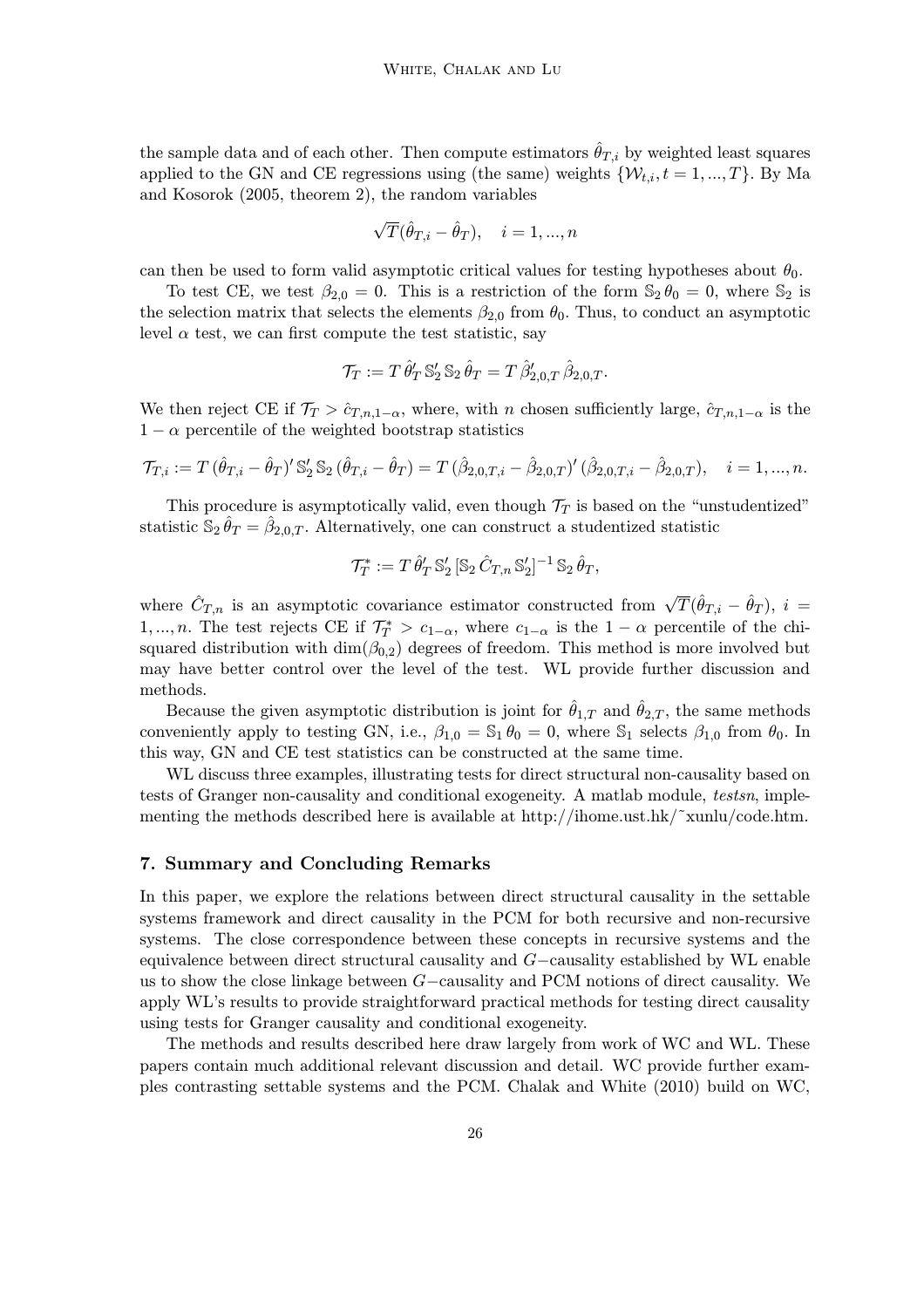examining not only direct causality in settable systems, but also notions of indirect causality, which in turn yield implications for conditional independence relations, such as those embodied in conditional exogeneity, which plays a key role here. WL treat not only the structural VAR case analyzed here, but also the "time-series natural experiment" case, where causal effects of variables  $D_t$ , absorbed here into  $Z_t$ , are explicitly analyzed. The sequence  $\{D_t\}$  represents external stimuli, not driven by  $\{Y_t\}$ , whose effects on  $\{Y_t\}$  are of interest. For example,  $\{D_t\}$  could represent passively observed visual or auditory stimuli, and  ${Y_t}$  could represent measured neural activity. Interest may attach to which stimuli directly or indirectly affect which neurons or groups of neurons. WL also examine the structural content of classical Granger causality and a variety of related alternative versions that emerge naturally from different versions of Assumption A.1.

## Acknowledgments

We express our deep appreciation to Sir Clive W.J. Granger for his encouragement of the research underlying the work presented here.

#### References

- E. Cand`es. Ridgelets: Estimating with Ridge Functions. Annals of Statistics, 31:1561–1599, 1999.
- K. Chalak and H. White. Causality, Conditional Independence, and Graphical Separation in Settable Systems. Technical report, Department of Economics, Boston College, 2010.
- A.P. Dawid. Conditional Independence in Statistical Theory. Journal of the Royal Statistical Society, Series B, 41:1–31, 1979.
- A.P. Dawid. Beware of the DAG! Proceedings of the NIPS 2008 Workshop on Causality, Journal of Machine Learning Research Workshop and Conference Proceedings, 6:59–86, 2010.
- M.A. Delgado and W. Gonzalez-Manteiga. Significance Testing in Nonparametric Regression Based on the Bootstrap. Annals of Statistics, 29:1469–1507, 2001.
- M. Eichler. Granger Causality and Path Diagrams for Multivariate Time Series. Journal of Econometrics, 137:334-353, 2007.
- M. Eichler and V. Didelez. Granger-causality and the Effect of Interventions in Time Series. Lifetime Data Analysis, forthcoming.
- R. Engle, D. Hendry, and J.F. Richard. Exogeneity. Econometrica 51:277–304, 1983.
- M. Fernandes and R. G. Flores. Tests for Conditional Independence, Markovian Dynamics, and Noncausality. Technical report, European University Institute, 2001.
- J.P. Florens and D. Fougère. Non-causality in Continuous Time. Econometrica, 64:1195– 1212, 1996.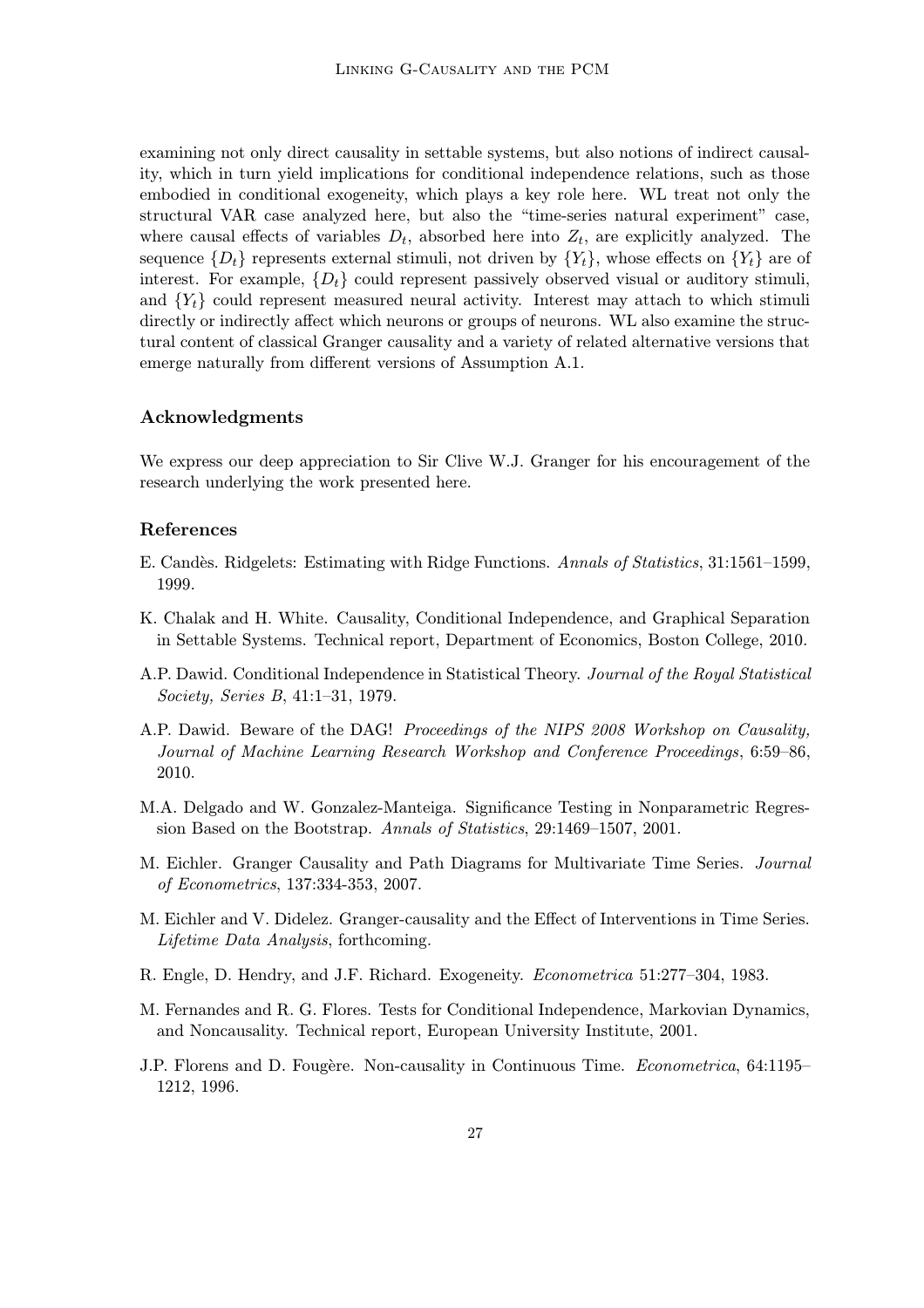- J.P. Florens and M. Mouchart. A Note on Non-causality. Econometrica, 50:583–591, 1982.
- A.R. Gallant and H. White. On Learning the Derivatives of an Unknown Mapping with Multilayer Feedforward Networks. Neural Networks, 5:129–138, 1990.
- D. Galles and J. Pearl. Axioms of Causal Relevance. Artificial Intelligence, 97:9–43, 1997.
- R. Gibbons. Game Theory for Applied Economists. Princeton University Press, Princeton, 1992.
- S. Gonçalves and H. White. Maximum Likelihood and the Bootstrap for Nonlinear Dynamic Models. Journal of Econometrics, 119:199–219, 2004.
- C.W.J. Granger. Investigating Causal Relations by Econometric Models and Cross-spectral Methods. Econometrica, 37:424–438, 1969.
- C.W.J. Granger and P. Newbold. Forecasting Economic Time Series (2nd edition). Academic Press, New York, 1986.
- J. Halpern. Axiomatizing Causal Reasoning. Journal of Artificial Intelligence Research, 12:317-337, 2000.
- K. Hornik, M. Stinchcombe, and H. White. Universal Approximation of an Unknown Mapping and its Derivatives Using Multilayer Feedforward Networks. Neural Networks, 3:551–560, 1990.
- G.B. Huang, Q.Y. Zhu, and C.K. Siew. Extreme Learning Machines: Theory and Applications. Neurocomputing, 70:489–501, 2006.
- M. Huang and H. White. A Flexible Test for Conditional Independence. Technical report, Department of Economics, University of California, San Diego.
- N. Kiefer and T. Vogelsang. Heteroskedasticity-autocorrelation Robust Testing Using Bandwidth Equal to Sample Size. *Econometric Theory*, 18:1350–1366, 2002.
- N. Kiefer and T. Vogelsang. A New Asymptotic Theory for Heteroskedasticityautocorrelation Robust Tests. Econometric Theory, 21:1130–1164, 2005.
- O. Linton and P. Gozalo. Conditional Independence Restrictions: Testing and Estimation. Technical report, Cowles Foundation for Research, Yale University, 1997.
- S. Ma and M. Kosorok. Robust Semiparametric M-estimation and the Weighted Bootstrap. Journal of Multivariate Analysis, 96:190-217, 2005.
- J. Pearl. Causality. Cambridge University Press, New York, 2000.
- J. Pearl. Direct and Indirect Effects. In Proceedings of the Seventeenth Conference on Uncertainty in Artificial Intelligence, pages 411-420, 2001.
- D.N. Politis. Higher-Order Accurate, Positive Semi-definite Estimation of Large-Sample Covariance and Spectral Density Matrices. Technical report, Department of Economics, University of California, San Diego, 2009.